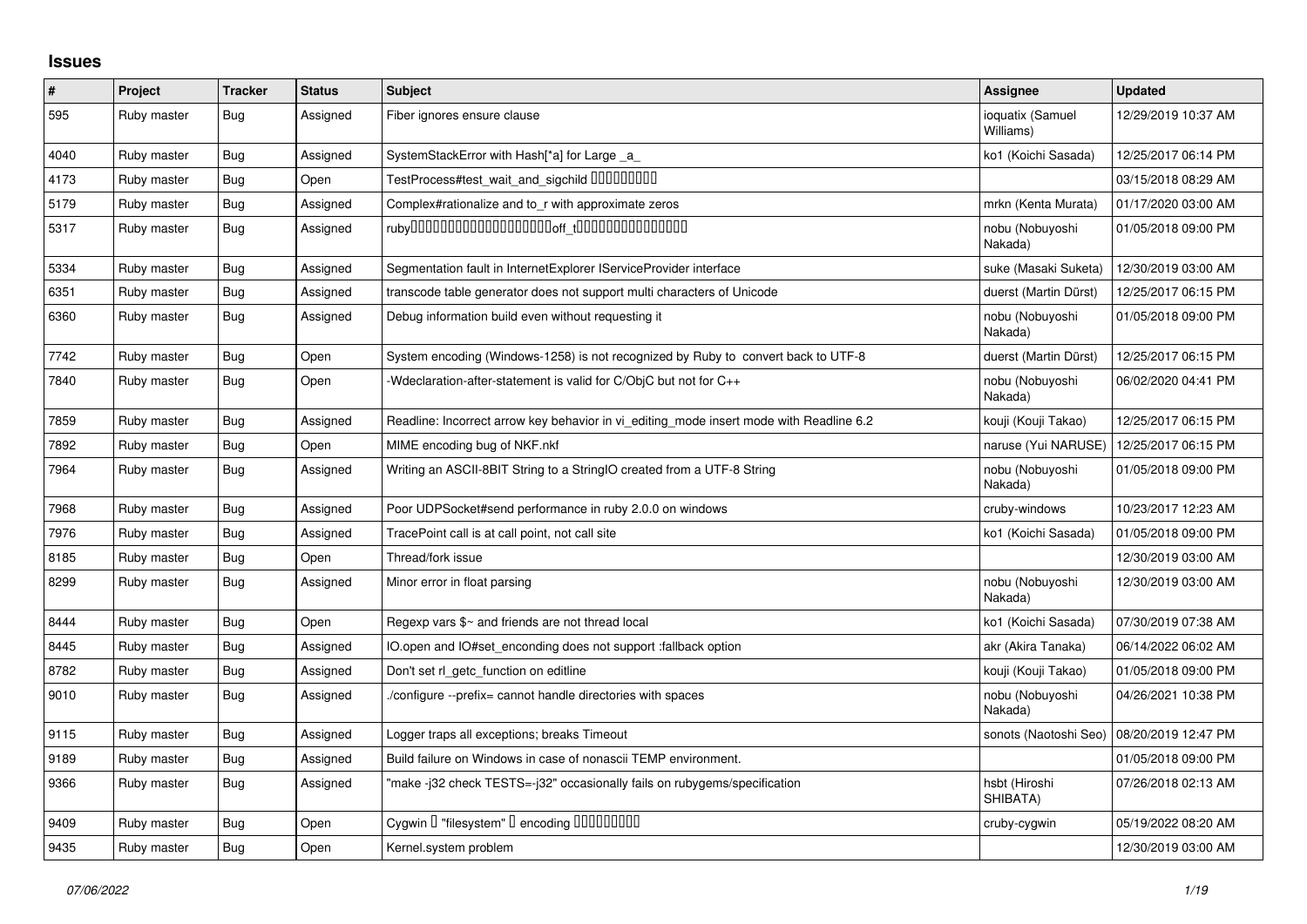| $\vert$ # | Project     | <b>Tracker</b> | <b>Status</b> | Subject                                                                                               | <b>Assignee</b>                     | <b>Updated</b>      |
|-----------|-------------|----------------|---------------|-------------------------------------------------------------------------------------------------------|-------------------------------------|---------------------|
| 9507      | Ruby master | Bug            | Open          | Ruby 2.1.0 is broken on ARMv5: tried to create Proc object without a block                            | charliesome (Charlie<br>Somerville) | 01/05/2018 09:00 PM |
| 9760      | Ruby master | Bug            | Open          | mkmf does not allow for linking against custom libraries when a system library is present             |                                     | 05/24/2016 08:11 AM |
| 9944      | Ruby master | <b>Bug</b>     | Assigned      | in ruby for windows in "system" a redirection to append a file works incorrectly                      | cruby-windows                       | 01/05/2018 09:00 PM |
| 9955      | Ruby master | Bug            | Assigned      | issue building dll on mingw, library not found                                                        | nobu (Nobuyoshi<br>Nakada)          | 01/05/2018 09:00 PM |
| 10009     | Ruby master | <b>Bug</b>     | Open          | IO operation is 10x slower in multi-thread environment                                                | ko1 (Koichi Sasada)                 | 05/21/2015 07:19 AM |
| 10128     | Ruby master | <b>Bug</b>     | Open          | Quoting problem for arguments of Kernel.system, Kernel.exec on Windows                                | cruby-windows                       | 12/30/2019 03:00 AM |
| 10416     | Ruby master | <b>Bug</b>     | Open          | Create mechanism for updating of Unicode data files downstreams when we want                          | nobu (Nobuyoshi<br>Nakada)          | 10/08/2021 06:40 AM |
| 10436     | Ruby master | Bug            | Open          | ruby -c and ripper inconsistency: m(&nil) {}                                                          |                                     | 08/27/2019 12:08 AM |
| 10580     | Ruby master | Bug            | Open          | TestProcess#test_deadlock_by_signal_at_forking fails on ARM                                           | akr (Akira Tanaka)                  | 12/30/2019 03:00 AM |
| 10919     | Ruby master | <b>Bug</b>     | Assigned      | [gem install] installs multipe platforms                                                              | hsbt (Hiroshi<br>SHIBATA)           | 07/30/2019 07:44 AM |
| 11064     | Ruby master | Bug            | Open          | #singleton_methods for objects with special singleton_class returns an empty array                    |                                     | 01/31/2022 05:02 AM |
| 11142     | Ruby master | Bug            | Open          | Command line argument parser on windows handles double quotes inconsistently.                         | usa (Usaku<br>NAKAMURA)             | 05/12/2015 04:09 PM |
| 11174     | Ruby master | Bug            | Open          | threads memory leak                                                                                   | ko1 (Koichi Sasada)                 | 06/17/2019 03:17 PM |
| 11177     | Ruby master | Bug            | Open          | <b>DATADEOFOOOOOOOO</b>                                                                               |                                     | 05/25/2015 03:49 AM |
| 11183     | Ruby master | <b>Bug</b>     | Open          | Cumulative error on Complex::   ** 100000000000000000000000000000000                                  |                                     | 05/26/2015 08:32 AM |
| 11230     | Ruby master | Bug            | Open          | Should rb_struct_s_members() be public API?                                                           |                                     | 04/17/2021 05:06 PM |
| 11269     | Ruby master | Bug            | Assigned      | ruby_init_setproctitle() should be called before require_libraries()                                  | kosaki (Motohiro<br>KOSAKI)         | 06/17/2015 03:01 AM |
| 11438     | Ruby master | <b>Bug</b>     | Open          | native_thread_init_stack() get machine.stack_start unequal to thread's stack start address, x86 win32 | cruby-windows                       | 08/13/2015 07:31 AM |
| 11514     | Ruby master | Bug            | Open          | AIX6.1 - Ruby 2.2.3 - Segmentation fault in : byteslice                                               |                                     | 09/18/2015 07:39 AM |
| 11526     | Ruby master | <b>Bug</b>     | Assigned      | Streaming HTTP requests are not idempotent and should not be retried                                  | naruse (Yui NARUSE)                 | 07/01/2019 09:16 PM |
| 11531     | Ruby master | Bug            | Assigned      | IPAddr#== implements wrong logic                                                                      | knu (Akinori MUSHA)                 | 12/29/2019 12:50 PM |
| 11582     | Ruby master | Bug            | Open          | On Solaris, Rational#** returns -Infinity for Rational(0) when passed a negative Float                |                                     | 10/13/2015 03:12 AM |
| 11704     | Ruby master | <b>Bug</b>     | Assigned      | Refinements only get "used" once in loop                                                              | matz (Yukihiro<br>Matsumoto)        | 04/14/2016 02:45 AM |
| 11808     | Ruby master | <b>Bug</b>     | Open          | Different behavior between Enumerable#grep and Array#grep                                             | ko1 (Koichi Sasada)                 | 10/26/2020 04:36 AM |
| 11840     | Ruby master | <b>Bug</b>     | Open          | Error with "make check" on Cygwin                                                                     | cruby-cygwin                        | 05/19/2022 08:20 AM |
| 12040     | Ruby master | <b>Bug</b>     | Assigned      | [Win32] File.stat fails on a mounted volume                                                           | cruby-windows                       | 02/01/2016 08:13 AM |
| 12179     | Ruby master | <b>Bug</b>     | Open          | Build failure due to VPATH expansion                                                                  |                                     | 04/14/2016 01:55 AM |
| 12280     | Ruby master | <b>Bug</b>     | Open          | IO.copy_stream(IO, IO) fails with "pread() not implemented"                                           |                                     | 04/28/2016 05:51 AM |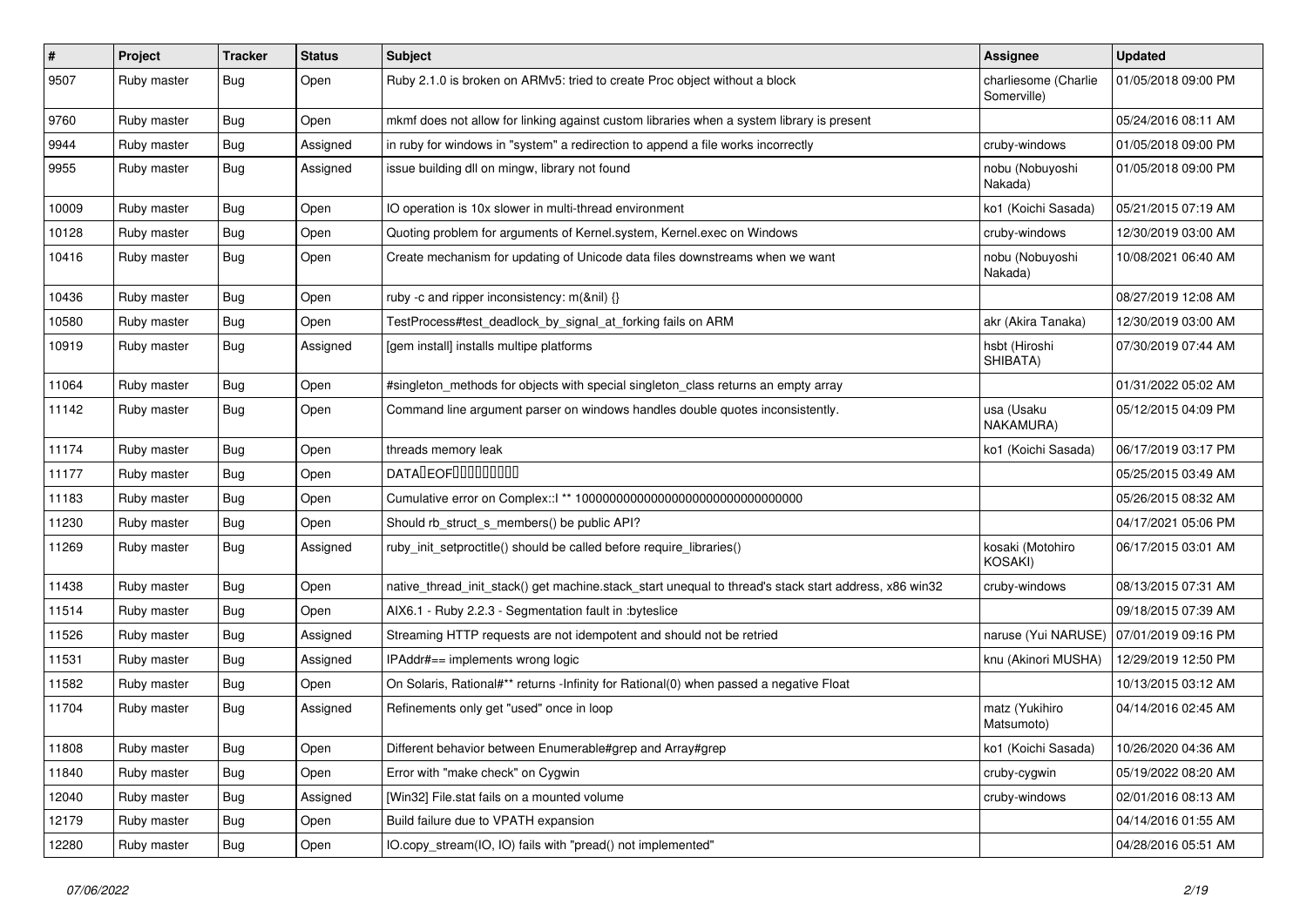| $\vert$ # | Project     | <b>Tracker</b>   | <b>Status</b> | Subject                                                                                                  | <b>Assignee</b>               | <b>Updated</b>      |
|-----------|-------------|------------------|---------------|----------------------------------------------------------------------------------------------------------|-------------------------------|---------------------|
| 12436     | Ruby master | <b>Bug</b>       | Assigned      | newline argument of File.open seems not respected on Windows                                             | nobu (Nobuyoshi<br>Nakada)    | 10/25/2021 09:07 AM |
| 12442     | Ruby master | <b>Bug</b>       | Assigned      | TestArgf#test textmode fails on cygwin                                                                   | cruby-cygwin                  | 05/19/2022 08:20 AM |
| 12444     | Ruby master | <b>Bug</b>       | Assigned      | Segmentation fault when running TestException#test_machine_stackoverflow on cygwin                       | cruby-cygwin                  | 05/19/2022 08:20 AM |
| 12445     | Ruby master | <b>Bug</b>       | Assigned      | Testing TestIO#test_open_fifo_does_not_block_other_threads results in deadlock on cygwin                 | cruby-cygwin                  | 05/19/2022 08:20 AM |
| 12473     | Ruby master | <b>Bug</b>       | Assigned      | Test failure on fedora with TestTimeExtension#test_huge_precision                                        | nobu (Nobuyoshi<br>Nakada)    | 04/28/2017 01:45 PM |
| 12500     | Ruby master | <b>Bug</b>       | Open          | TestProcess#test_aspawn_too_long_path fails on mips with "argument too big"                              |                               | 12/29/2019 10:38 AM |
| 12506     | Ruby master | <b>Bug</b>       | Assigned      | On cygwin, Feature #5994 does not work                                                                   | cruby-cygwin                  | 05/19/2022 08:20 AM |
| 12582     | Ruby master | <b>Bug</b>       | Assigned      | OpenSSL Authenticated Encryption should check for tag length                                             | rhenium (Kazuki<br>Yamaguchi) | 04/28/2017 01:45 PM |
| 12689     | Ruby master | <b>Bug</b>       | Open          | Thread isolation of $$~$ and $$$                                                                         |                               | 04/01/2021 08:51 PM |
| 12725     | Ruby master | Bug              | Assigned      | Trying to use ./miniruby before it exists                                                                | nobu (Nobuyoshi<br>Nakada)    | 04/28/2017 01:45 PM |
| 12852     | Ruby master | <b>Bug</b>       | Open          | URI.parse can't handle non-ascii URIs                                                                    | akira (akira yamada)          | 12/12/2016 06:39 PM |
| 13151     | Ruby master | <b>Bug</b>       | Open          | File.writable? doesn't report correctly if a directory is writable on Windows.                           |                               | 01/23/2017 05:46 PM |
| 13164     | Ruby master | <b>Bug</b>       | Open          | A second `SystemStackError` exception results in `Segmentation fault (core dumped)`                      |                               | 04/14/2017 01:05 PM |
| 13269     | Ruby master | <b>Bug</b>       | Assigned      | test/readline/test_readline.rb and mingw                                                                 | nobu (Nobuyoshi<br>Nakada)    | 03/13/2017 08:56 AM |
| 13298     | Ruby master | <b>Bug</b>       | Assigned      | mingw SEGV TestEnumerable#test_callcc                                                                    | nobu (Nobuyoshi<br>Nakada)    | 06/04/2021 03:41 AM |
| 13485     | Ruby master | <b>Bug</b>       | Open          | MinGW TestEnumerable#test_callcc SEGV info                                                               |                               | 04/19/2017 04:17 PM |
| 13500     | Ruby master | <b>Bug</b>       | Open          | MinGW TestArity#test_proc_err_mess stops testing                                                         |                               | 04/26/2017 03:27 PM |
| 13513     | Ruby master | <b>Bug</b>       | Assigned      | Resolv::DNS::Message.decode hangs after detecting truncation in UDP messages                             | akr (Akira Tanaka)            | 03/08/2021 11:35 PM |
| 13542     | Ruby master | <b>Bug</b>       | Open          | MinGW trunk Builds - Summary of Issues                                                                   |                               | 05/19/2017 07:04 PM |
| 13571     | Ruby master | <b>Bug</b>       | Open          | Script arguments, encoding, windows / MinGW                                                              |                               | 11/12/2017 10:53 PM |
| 13644     | Ruby master | <b>Bug</b>       | Open          | Windows - Setting Time.now                                                                               |                               | 06/11/2017 03:43 AM |
| 13671     | Ruby master | <b>Bug</b>       | Assigned      | Regexp with lookbehind and case-insensitivity raises RegexpError only on strings with certain characters | duerst (Martin Dürst)         | 11/30/2021 04:42 AM |
| 13864     | Ruby master | <b>Bug</b>       | Assigned      | Rinda multicast test failures due to missing default route                                               | seki (Masatoshi Seki)         | 08/17/2021 07:16 AM |
| 13999     | Ruby master | <sub>I</sub> Bug | Assigned      | Cygwin OOO ripper_state_lex.rb 0000000                                                                   | cruby-cygwin                  | 05/19/2022 08:20 AM |
| 14049     | Ruby master | <b>Bug</b>       | Open          | SEGV svn 60401 require relative                                                                          |                               | 10/26/2017 05:25 PM |
| 14064     | Ruby master | <b>Bug</b>       | Open          | test-all with and without -j - incorrect assertions and missing test methods                             |                               | 11/03/2017 10:54 PM |
| 14083     | Ruby master | <b>Bug</b>       | Open          | Refinement in block calling incorrect method                                                             |                               | 11/05/2017 07:36 PM |
| 14090     | Ruby master | <b>Bug</b>       | Assigned      | TestGc#test_interrupt_in_finalizer`fails very rarely                                                     | ko1 (Koichi Sasada)           | 12/02/2021 07:24 PM |
| 14364     | Ruby master | Bug              | Open          | Regexp last match variable in procs                                                                      |                               | 09/14/2018 05:28 AM |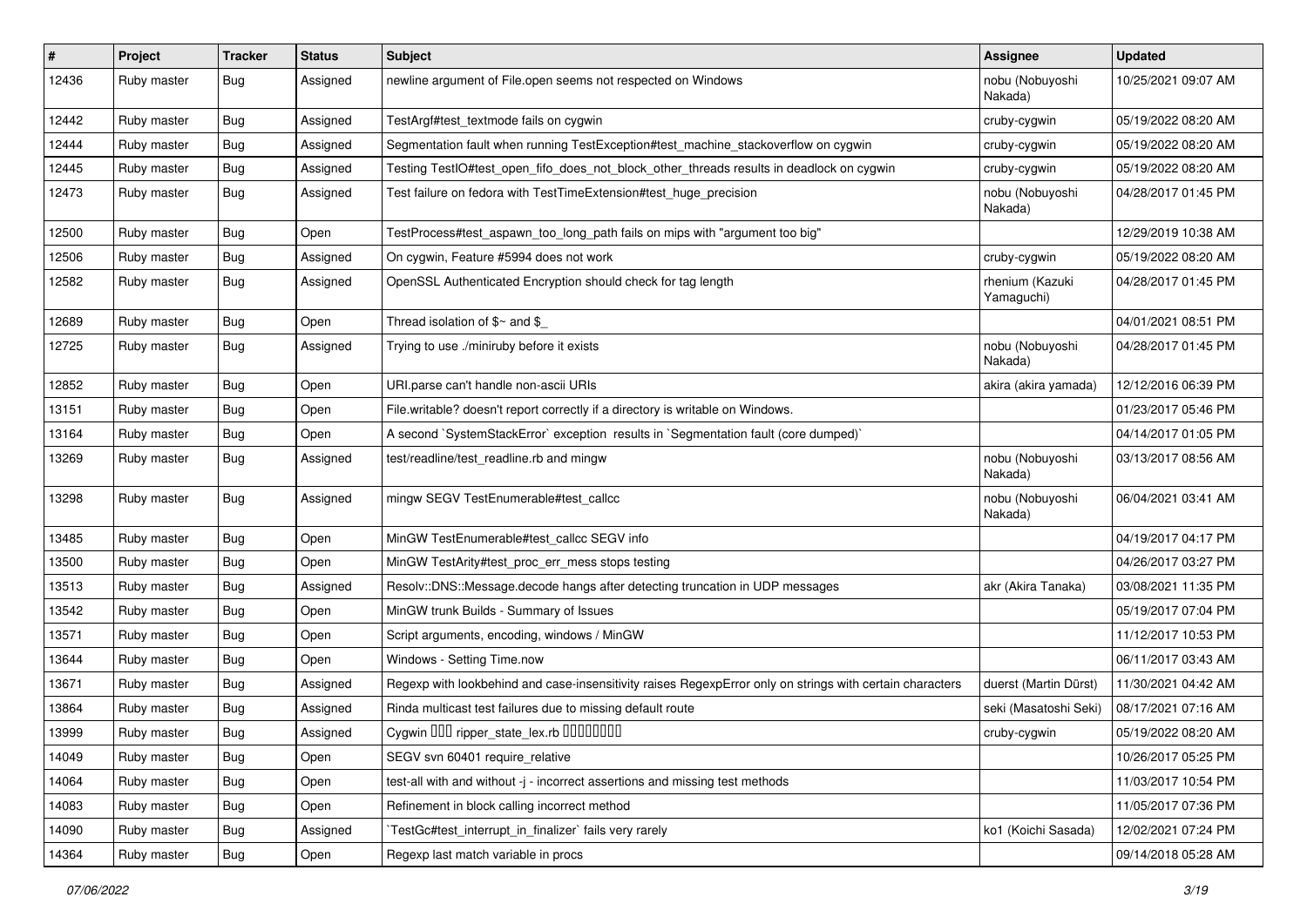| $\vert$ # | Project     | <b>Tracker</b> | <b>Status</b> | <b>Subject</b>                                                                                                    | <b>Assignee</b>             | <b>Updated</b>      |
|-----------|-------------|----------------|---------------|-------------------------------------------------------------------------------------------------------------------|-----------------------------|---------------------|
| 14387     | Ruby master | Bug            | Open          | Ruby 2.5 <sup>D</sup> Alpine Linux 000000000000 SystemStackError 00000                                            |                             | 04/21/2020 03:13 PM |
| 14418     | Ruby master | Bug            | Open          | ruby 2.5 slow regexp execution                                                                                    |                             | 12/29/2019 10:34 AM |
| 14422     | Ruby master | Bug            | Open          | Ruby configuration options should not be reused for gem builds                                                    |                             | 03/05/2018 03:32 PM |
| 14474     | Ruby master | <b>Bug</b>     | Open          | skip "TestException#test_thread_signal_location" as known bug                                                     |                             | 12/10/2018 07:09 AM |
| 14480     | Ruby master | <b>Bug</b>     | Open          | miniruby crashing when compiled with -O2 or -O1 on aarch64                                                        |                             | 02/23/2021 10:35 AM |
| 14543     | Ruby master | Bug            | Assigned      | make commit' show error of 'common-srcs'                                                                          | nobu (Nobuyoshi<br>Nakada)  | 06/02/2018 04:17 AM |
| 14582     | Ruby master | Bug            | Open          | Unable to use `method_entry` and `method_return` tracing probes since 2.5                                         |                             | 06/18/2021 06:08 PM |
| 14607     | Ruby master | Bug            | Assigned      | Fix use of the rb_profile_frames start parameter                                                                  | ko1 (Koichi Sasada)         | 06/09/2022 06:12 AM |
| 14640     | Ruby master | Bug            | Open          | [win32] File.realpath treats a relative path with a drive letter as an absolute path.                             | cruby-windows               | 12/10/2018 07:09 AM |
| 14679     | Ruby master | Bug            | Assigned      | StdLib gems should properly specify their dependencies                                                            | hsbt (Hiroshi<br>SHIBATA)   | 04/11/2018 01:14 PM |
| 14681     | Ruby master | <b>Bug</b>     | Open          | 'syswrite': stream closed in another thread (IOError)                                                             |                             | 04/22/2018 12:12 AM |
| 14727     | Ruby master | Bug            | Assigned      | TestQueue#test_queue_with_trap always timeout on Windows10                                                        | ko1 (Koichi Sasada)         | 05/01/2018 02:59 AM |
| 14761     | Ruby master | Bug            | Open          | TestThread#test_join_limits hangs up on Solaris 10 with gcc                                                       |                             | 05/16/2018 05:23 AM |
| 14826     | Ruby master | Bug            | Open          | make: *** [.ext/include/sparc-solaris2.10/rb_mjit_min_header-2.6.0.h] Error 1 on Solaris 10 with very old<br>gcc3 |                             | 06/05/2018 02:02 PM |
| 14838     | Ruby master | Bug            | Open          | RegexpError with double "s" in look-behind assertion in case-insensitive unicode regexp                           |                             | 06/09/2018 04:04 PM |
| 14906     | Ruby master | Bug            | Open          | MinGW failure - TestIO#test_copy_stream_no_busy_wait                                                              |                             | 07/12/2018 03:52 AM |
| 14957     | Ruby master | <b>Bug</b>     | Open          | MinGW, gcc 8.2.0, bootstraptest test_thread.rb - failure ?                                                        |                             | 08/03/2018 02:46 PM |
| 14971     | Ruby master | Bug            | Open          | error: implicit declaration of function 'rb_vm_call0                                                              | nobu (Nobuyoshi<br>Nakada)  | 09/06/2018 03:53 AM |
| 15072     | Ruby master | Bug            | Open          | thread.c:4356:5: error: implicit declaration of function 'ubf_list_atfork'                                        | normalperson (Eric<br>Wong) | 09/20/2018 03:32 AM |
| 15097     | Ruby master | Bug            | Open          | Gem install fails on Ruby 2.5.1 with Cygwin (get_dns_server_list undefined)                                       | cruby-cygwin                | 05/19/2022 08:20 AM |
| 15247     | Ruby master | <b>Bug</b>     | Open          | Windows - TEMP folder, non 8.3 & drive, fails & errors in test-all (ruby & rdoc)                                  |                             | 10/23/2018 05:02 PM |
| 15263     | Ruby master | Bug            | Open          | [PATCH] vm_trace.c (postponed_job_register): only hit main thread                                                 | ko1 (Koichi Sasada)         | 10/27/2018 11:35 PM |
| 15310     | Ruby master | <b>Bug</b>     | Open          | [PATCH] thread_pthread.c: close race from UBF_TIMER and non-GVL-releasing thread                                  |                             | 11/20/2018 12:50 AM |
| 15315     | Ruby master | <b>Bug</b>     | Open          | ec_switch can still lose interrupts                                                                               | ko1 (Koichi Sasada)         | 11/20/2018 09:32 AM |
| 15334     | Ruby master | Bug            | Open          | child_info_fork::abort: address space needed by 'emoji_iso2022_kddi.so' on cygwin                                 | cruby-cygwin                | 05/19/2022 08:20 AM |
| 15367     | Ruby master | <b>Bug</b>     | Open          | IO.select is not resumed when io-object gets closed                                                               |                             | 12/03/2018 10:22 AM |
| 15386     | Ruby master | <b>Bug</b>     | Open          | [PATCH] io.c (rb_io_check_char_readable): do not io_fflush buffered sockets                                       |                             | 12/06/2018 11:38 AM |
| 15423     | Ruby master | <b>Bug</b>     | Open          | fork leapfrog leaks memory on FreeBSD 11.2                                                                        |                             | 12/16/2018 02:28 PM |
| 15428     | Ruby master | <b>Bug</b>     | Open          | Refactor Proc#>> and #<<                                                                                          |                             | 08/20/2021 06:31 PM |
| 15438     | Ruby master | <b>Bug</b>     | Open          | Threads can't switch faster than TIME QUANTUM (NSEC USEC MSEC)                                                    |                             | 03/25/2019 08:53 PM |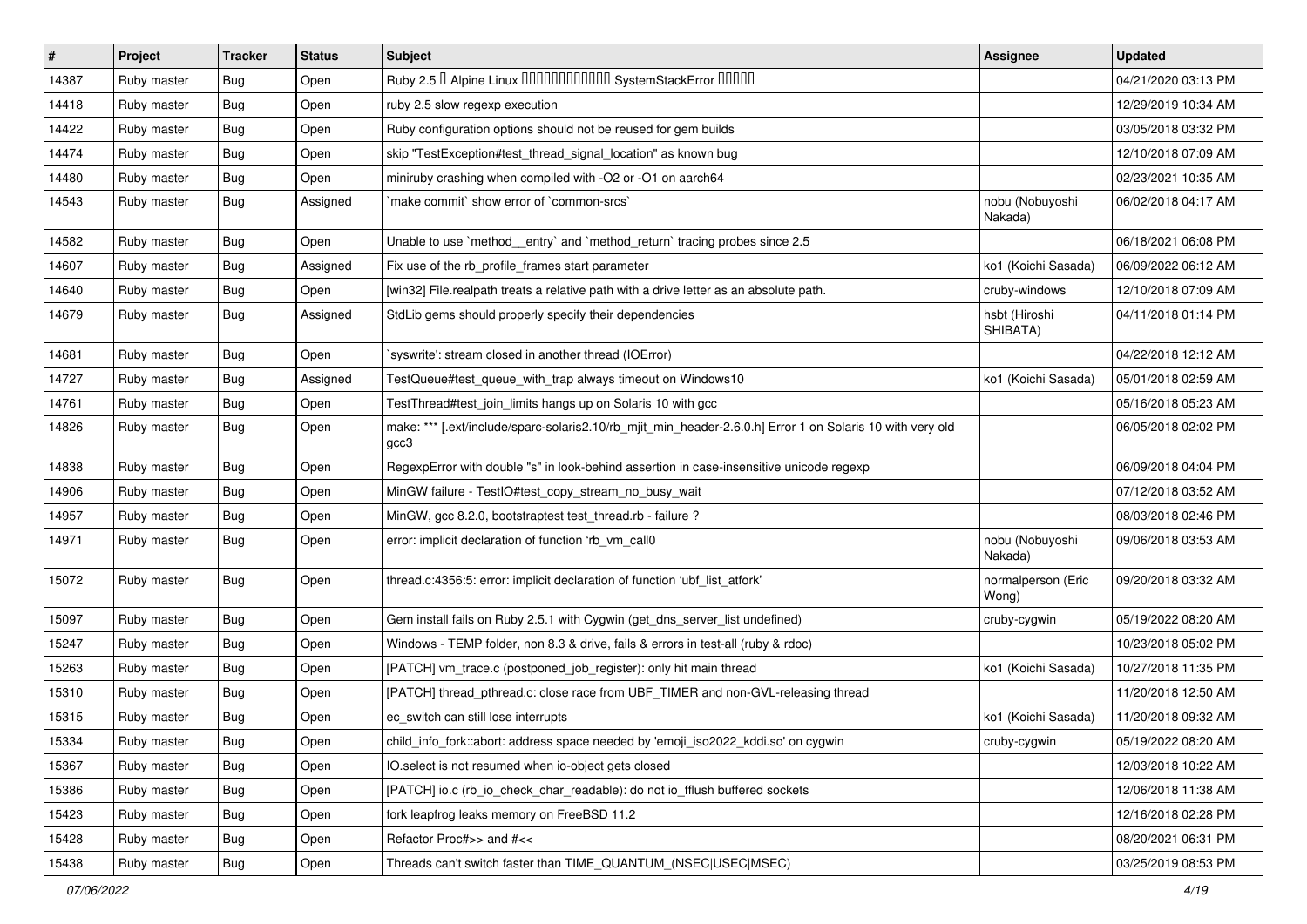| $\vert$ # | Project     | <b>Tracker</b> | <b>Status</b> | <b>Subject</b>                                                                                                                                        | <b>Assignee</b>               | <b>Updated</b>      |
|-----------|-------------|----------------|---------------|-------------------------------------------------------------------------------------------------------------------------------------------------------|-------------------------------|---------------------|
| 15499     | Ruby master | <b>Bug</b>     | Assigned      | Breaking behavior on ruby 2.6: rb thread call without gyl doesn't invoke unblock function when used on<br>the main thread                             | ko1 (Koichi Sasada)           | 01/05/2021 02:24 AM |
| 15550     | Ruby master | <b>Bug</b>     | Assigned      | Windows - gem bin files - can't run from bash shell                                                                                                   | hsbt (Hiroshi<br>SHIBATA)     | 03/20/2019 01:05 AM |
| 15598     | Ruby master | <b>Bug</b>     | Open          | Deadlock on mutual reference of autoloaded constants                                                                                                  |                               | 03/20/2019 10:58 AM |
| 15599     | Ruby master | <b>Bug</b>     | Open          | Mixing autoload and require causes deadlock and incomplete definition.                                                                                |                               | 02/12/2019 01:40 PM |
| 15764     | Ruby master | Bug            | Open          | Whitespace and control characters should not be permitted in tokens                                                                                   | matz (Yukihiro<br>Matsumoto)  | 04/22/2019 07:48 AM |
| 15993     | Ruby master | Bug            | Open          | require' doesn't work if there are Cyrillic chars in the path to Ruby dir                                                                             |                               | 07/09/2021 04:08 PM |
| 16145     | Ruby master | <b>Bug</b>     | Open          | regexp match error if mixing /i, character classes, and utf8                                                                                          |                               | 09/06/2019 05:52 AM |
| 16158     | Ruby master | Bug            | Open          | "st" Character Sequence In Regex Look-Behind Causes Illegal Pattern Error When Combined With POSIX<br>Bracket Expressions And Case Insensitivity Flag |                               | 09/17/2019 09:37 AM |
| 16185     | Ruby master | Bug            | Open          | basictest failure on AIX 6.1 for 64bit build                                                                                                          | kanemoto (Yutaka<br>Kanemoto) | 10/15/2019 12:05 AM |
| 16265     | Ruby master | <b>Bug</b>     | Open          | Test (spec) failure using current MSYS2 tools, related to -fstack-protector and possibly<br>D_FORTIFY_SOURCE=2                                        |                               | 12/03/2019 03:09 PM |
| 16288     | Ruby master | <b>Bug</b>     | Open          | Segmentation fault with finalizers, threads                                                                                                           |                               | 12/19/2019 07:46 PM |
| 16492     | Ruby master | <b>Bug</b>     | Open          | TestBugReporter#test bug reporter add test failures                                                                                                   | jaruga (Jun Aruga)            | 08/24/2021 01:12 PM |
| 16493     | Ruby master | <b>Bug</b>     | Open          | TestThreadQueue#test_thr_kill is flaky on AArch64                                                                                                     |                               | 01/09/2020 09:39 AM |
| 16497     | Ruby master | Bug            | Assigned      | StringIO#internal_encoding is broken (more severely in 2.7)                                                                                           | nobu (Nobuyoshi<br>Nakada)    | 10/26/2021 04:31 PM |
| 16694     | Ruby master | <b>Bug</b>     | Assigned      | JIT vs hardened GCC with PCH                                                                                                                          | k0kubun (Takashi<br>Kokubun)  | 02/02/2021 07:38 AM |
| 16776     | Ruby master | Bug            | Assigned      | Regression in coverage library                                                                                                                        | ko1 (Koichi Sasada)           | 11/24/2021 07:26 AM |
| 16810     | Ruby master | Bug            | Open          | ruby segfaults on s390x with musl libc                                                                                                                |                               | 03/05/2021 01:38 AM |
| 16819     | Ruby master | Bug            | Assigned      | Line reporting off by one when reporting line of a hash?                                                                                              | ko1 (Koichi Sasada)           | 06/16/2020 05:57 PM |
| 16820     | Ruby master | <b>Bug</b>     | Open          | LEGAL is out of sync                                                                                                                                  |                               | 08/19/2020 11:08 AM |
| 16829     | Ruby master | <b>Bug</b>     | Open          | Exceptions raised from within an enumerated method lose part of their stacktrace                                                                      |                               | 05/20/2022 07:25 PM |
| 16836     | Ruby master | <b>Bug</b>     | Assigned      | configure-time LDFLAGS leak into ruby pkg-config file                                                                                                 | nobu (Nobuyoshi<br>Nakada)    | 08/14/2021 09:10 AM |
| 16842     | Ruby master | <b>Bug</b>     | Assigned      | inspect` prints the UTF-8 character U+0085 (NEXT LINE) verbatim even though it is not printable                                                       | duerst (Martin Dürst)         | 02/26/2021 05:43 AM |
| 16905     | Ruby master | Bug            | Open          | Ruby required to build Ruby on Haiku?                                                                                                                 |                               | 05/24/2020 08:08 AM |
| 16920     | Ruby master | Bug            | Open          | TestThread#test_signal_at_join fails on aarch64                                                                                                       |                               | 12/07/2021 02:17 PM |
| 16927     | Ruby master | <b>Bug</b>     | Open          | String#tr won't return the expected result for some sign with diacritics                                                                              |                               | 06/01/2020 05:24 AM |
| 16951     | Ruby master | Bug            | Assigned      | Consistently referer dependencies                                                                                                                     | hsbt (Hiroshi<br>SHIBATA)     | 06/17/2021 06:15 AM |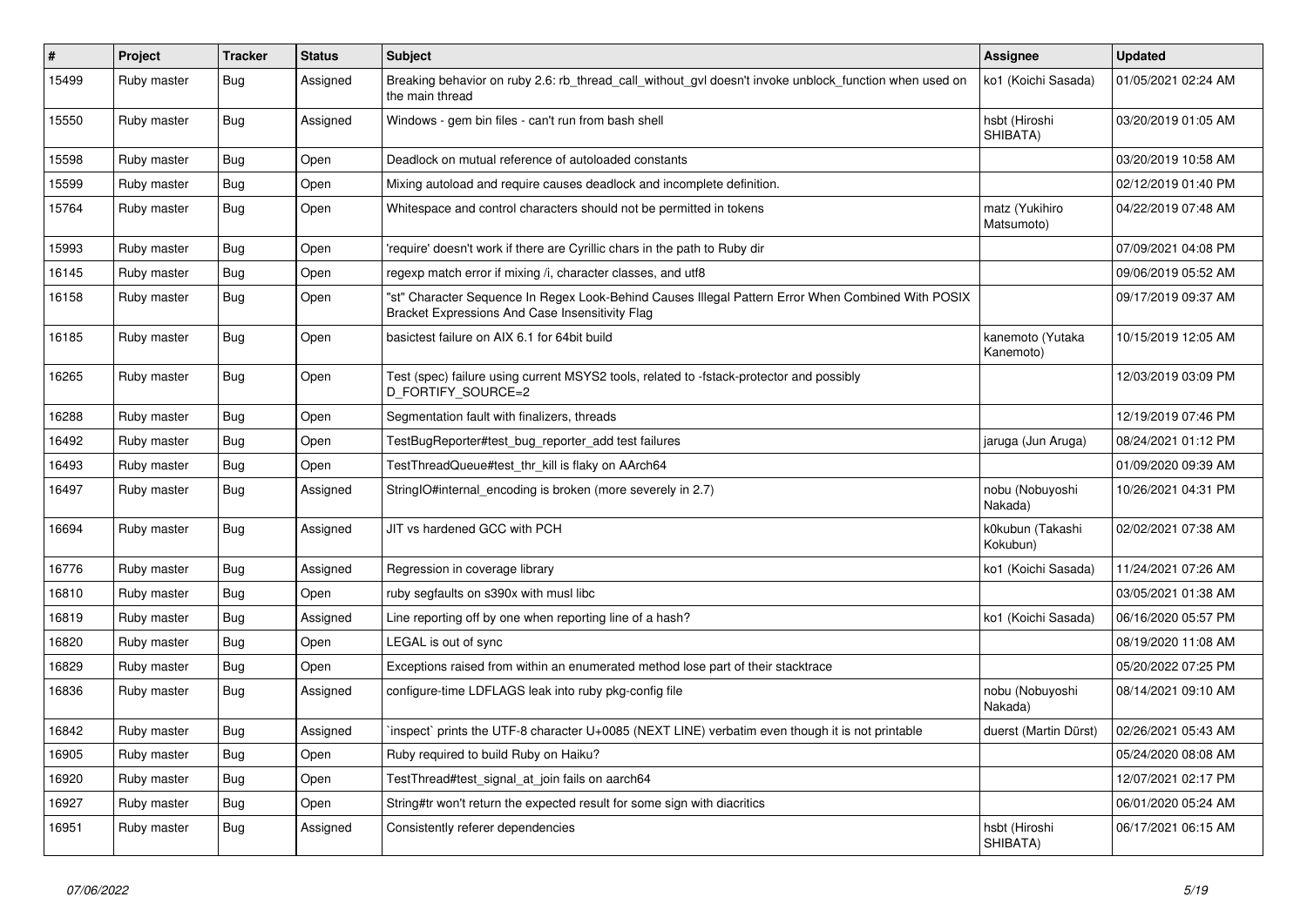| #     | Project     | <b>Tracker</b> | <b>Status</b> | Subject                                                                                                                           | <b>Assignee</b>               | <b>Updated</b>      |
|-------|-------------|----------------|---------------|-----------------------------------------------------------------------------------------------------------------------------------|-------------------------------|---------------------|
| 16959 | Ruby master | <b>Bug</b>     | Open          | Weakmap has specs and third-party usage despite being a private API                                                               |                               | 06/13/2020 08:54 PM |
| 16997 | Ruby master | <b>Bug</b>     | Open          | IO#gets converts some \r\n to \n with universal_newline: false                                                                    |                               | 08/26/2020 05:20 PM |
| 17037 | Ruby master | <b>Bug</b>     | Open          | rounding of Rational#to_f                                                                                                         |                               | 08/26/2020 03:54 AM |
| 17142 | Ruby master | <b>Bug</b>     | Open          | Ruby fails to build in AIX                                                                                                        |                               | 03/20/2021 07:08 AM |
| 17146 | Ruby master | <b>Bug</b>     | Open          | Queue operations are allowed after it is frozen                                                                                   |                               | 10/20/2021 08:32 PM |
| 17159 | Ruby master | <b>Bug</b>     | Open          | extend `define_method` for Ractor                                                                                                 |                               | 10/29/2020 04:06 PM |
| 17180 | Ruby master | <b>Bug</b>     | Open          | Ractor and constant referencing                                                                                                   |                               | 09/20/2020 05:43 PM |
| 17196 | Ruby master | Bug            | Assigned      | Segmentation Fault with Socket#close in Ractors                                                                                   | ko1 (Koichi Sasada)           | 03/20/2022 01:52 PM |
| 17263 | Ruby master | Bug            | Open          | Fiber context switch degrades with number of fibers, limit on number of fibers                                                    |                               | 01/31/2022 02:47 PM |
| 17289 | Ruby master | <b>Bug</b>     | Assigned      | Time#strftime occurs Segmentation Fault on ruby-2.7.2p137                                                                         | shyouhei (Shyouhei<br>Urabe)  | 11/05/2020 07:57 AM |
| 17337 | Ruby master | <b>Bug</b>     | Open          | Don't embed Ruby build-time configuration in Ruby                                                                                 |                               | 12/21/2020 04:17 PM |
| 17354 | Ruby master | <b>Bug</b>     | Open          | Module#const_source_location is misleading for constants awaiting autoload                                                        |                               | 03/26/2021 05:56 PM |
| 17359 | Ruby master | <b>Bug</b>     | Open          | Ractor copy mode is not Ractor-safe                                                                                               | ko1 (Koichi Sasada)           | 12/02/2020 05:42 PM |
| 17373 | Ruby master | <b>Bug</b>     | Open          | Ruby 3.0 is slower at Discourse bench than Ruby 2.7                                                                               |                               | 01/04/2021 06:47 AM |
| 17383 | Ruby master | <b>Bug</b>     | Open          | 3.0 recursion memory speed issues                                                                                                 |                               | 12/09/2020 05:41 PM |
| 17400 | Ruby master | Bug            | Open          | Incorrect character downcase for Greek Sigma                                                                                      | duerst (Martin Dürst)         | 12/17/2020 06:56 AM |
| 17420 | Ruby master | <b>Bug</b>     | Open          | Unsafe mutation of \$" when doing non-RubyGems require in Ractor                                                                  | ko1 (Koichi Sasada)           | 01/07/2021 01:23 PM |
| 17478 | Ruby master | <b>Bug</b>     | Assigned      | Ruby3.0 is slower than Ruby2.7.2 when parsing a large CSV file                                                                    | kou (Kouhei Sutou)            | 11/24/2021 05:12 AM |
| 17506 | Ruby master | <b>Bug</b>     | Open          | Ractor isolation broken by ThreadGroup                                                                                            |                               | 01/03/2021 08:05 PM |
| 17513 | Ruby master | <b>Bug</b>     | Open          | Methods of shareable objects and UnboundMethods should be shareable                                                               | ko1 (Koichi Sasada)           | 01/06/2021 08:53 PM |
| 17516 | Ruby master | <b>Bug</b>     | Assigned      | forking in a ractor causes Ruby to crash                                                                                          | ko1 (Koichi Sasada)           | 11/30/2021 05:26 AM |
| 17531 | Ruby master | <b>Bug</b>     | Open          | did_you_mean' not Ractor friendly                                                                                                 | ko1 (Koichi Sasada)           | 01/29/2021 08:48 AM |
| 17543 | Ruby master | <b>Bug</b>     | Open          | Ractor isolation broken by `self` in shareable proc                                                                               | ko1 (Koichi Sasada)           | 01/29/2021 03:06 PM |
| 17578 | Ruby master | <b>Bug</b>     | Assigned      | mkmf experimental C++ Support                                                                                                     | nobu (Nobuyoshi<br>Nakada)    | 01/27/2021 03:51 AM |
| 17617 | Ruby master | <b>Bug</b>     | Open          | When a Ractor's incoming port is closed, Ractor.receive_if does not raise Ractor::ClosedError, but instead<br>blocks indefinitely | ko1 (Koichi Sasada)           | 09/14/2021 01:40 AM |
| 17624 | Ruby master | Bug            | Open          | Ractor.receive is not thread-safe                                                                                                 | ko1 (Koichi Sasada)           | 09/14/2021 01:40 AM |
| 17646 | Ruby master | <b>Bug</b>     | Open          | Check for `__builtin_mul_overflow` with `long long` arguments                                                                     |                               | 02/19/2021 06:19 PM |
| 17664 | Ruby master | <b>Bug</b>     | Assigned      | Behavior of sockets changed in Ruby 3.0 to non-blocking                                                                           | ioquatix (Samuel<br>Williams) | 07/12/2021 10:28 AM |
| 17667 | Ruby master | <b>Bug</b>     | Open          | Module#name needs synchronization                                                                                                 | ko1 (Koichi Sasada)           | 03/02/2021 07:31 AM |
| 17676 | Ruby master | <b>Bug</b>     | Assigned      | Accessing ENV from Ractor raises IsolationError                                                                                   | ko1 (Koichi Sasada)           | 03/09/2021 02:37 AM |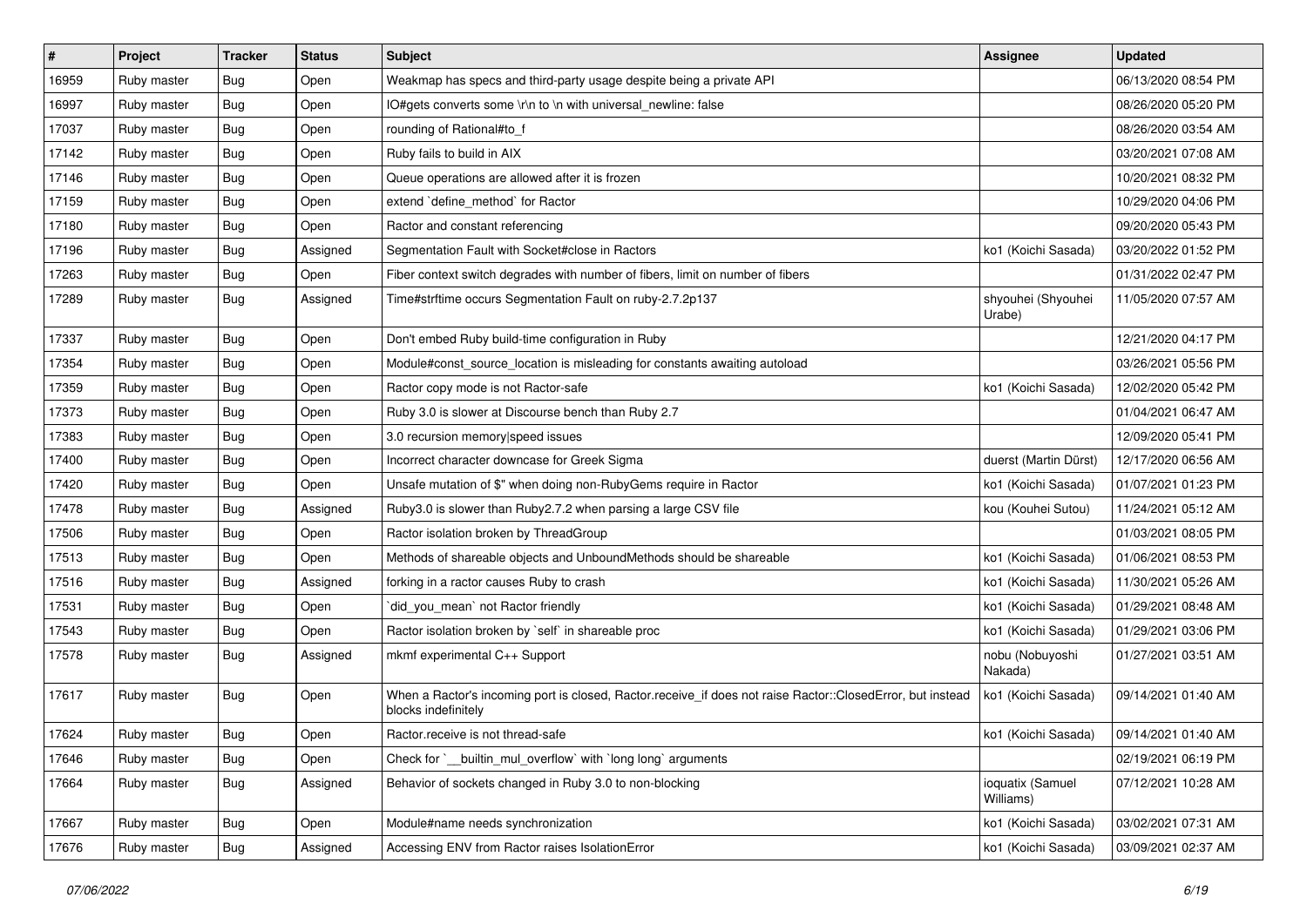| $\sharp$ | Project     | <b>Tracker</b> | <b>Status</b> | <b>Subject</b>                                                                                                             | <b>Assignee</b>               | <b>Updated</b>      |
|----------|-------------|----------------|---------------|----------------------------------------------------------------------------------------------------------------------------|-------------------------------|---------------------|
| 17677    | Ruby master | <b>Bug</b>     | Assigned      | Ractor crashes fork when blocking                                                                                          | ko1 (Koichi Sasada)           | 03/09/2021 12:42 AM |
| 17678    | Ruby master | <b>Bug</b>     | Assigned      | Ractors do not restart after fork                                                                                          | ko1 (Koichi Sasada)           | 03/09/2021 12:42 AM |
| 17679    | Ruby master | <b>Bug</b>     | Assigned      | Ractor incoming channel can consume unlimited resources                                                                    | ko1 (Koichi Sasada)           | 06/30/2022 10:49 AM |
| 17680    | Ruby master | <b>Bug</b>     | Open          | tab completion no longer works on irb3.0                                                                                   |                               | 03/13/2021 08:06 AM |
| 17722    | Ruby master | Bug            | Open          | define method with shareable results in "defined in a different Ractor"                                                    |                               | 08/24/2021 12:03 PM |
| 17774    | Ruby master | <b>Bug</b>     | Open          | Quantified empty group causes regex to fail                                                                                |                               | 10/13/2021 04:43 PM |
| 17792    | Ruby master | <b>Bug</b>     | Open          | make notes and make test fail with Ruby3.0.1p64 RaspberryPI 4B Ubuntu 20.10 ARM64                                          |                               | 05/23/2021 08:23 PM |
| 17799    | Ruby master | Bug            | Open          | Seg fault in rb class clear method cache                                                                                   |                               | 12/09/2021 05:39 AM |
| 17817    | Ruby master | <b>Bug</b>     | Open          | --jit outputs ./tmp/_ruby_mjit_*.h: No such file or directory on with TMP                                                  |                               | 04/22/2021 11:57 AM |
| 17826    | Ruby master | <b>Bug</b>     | Assigned      | Ractor#take hangs if used in multiple Threads                                                                              | ko1 (Koichi Sasada)           | 12/15/2021 01:30 PM |
| 17878    | Ruby master | <b>Bug</b>     | Open          | bootstraptest/test_ractor.rb:224 a random failing test with "The outgoing-port is already closed<br>(Ractor::ClosedError)" |                               | 09/13/2021 01:10 PM |
| 17882    | Ruby master | <b>Bug</b>     | Assigned      | bootstraptest/test_ractor.rb:224 segfaults on Cygwin                                                                       | cruby-cygwin                  | 05/19/2022 08:20 AM |
| 17925    | Ruby master | <b>Bug</b>     | Open          | Pattern matching syntax using semicolon one-line                                                                           |                               | 06/04/2021 03:08 PM |
| 17926    | Ruby master | <b>Bug</b>     | Open          | spec/ruby/core/file/atime spec.rb: a random failing test on Travis ppc64le                                                 |                               | 06/02/2021 04:35 PM |
| 17931    | Ruby master | <b>Bug</b>     | Open          | Compile fails setup option nodynamic                                                                                       |                               | 07/07/2021 08:51 AM |
| 17989    | Ruby master | <b>Bug</b>     | Open          | Case insensitive Regexps do not handle characters with overlapping case foldings                                           |                               | 06/15/2021 11:43 AM |
| 17990    | Ruby master | Bug            | Open          | Inconsistent behavior of Regexp quantifiers over characters with complex case foldings                                     |                               | 06/15/2021 11:59 AM |
| 17995    | Ruby master | Bug            | Open          | Slow down when mjit and Ractor are being used at same time                                                                 | k0kubun (Takashi<br>Kokubun)  | 06/11/2022 04:02 AM |
| 17996    | Ruby master | <b>Bug</b>     | Open          | Cygwin: thread $+$ pipe behavior since Ruby 2.6                                                                            | cruby-cygwin                  | 05/19/2022 08:20 AM |
| 17998    | Ruby master | Bug            | Assigned      | ractor: process hanging (with ractors initialized, but not being used)                                                     | ko1 (Koichi Sasada)           | 12/02/2021 08:17 PM |
| 17999    | Ruby master | <b>Bug</b>     | Open          | TestMethod#test zsuper intermittent timeout error on raspbian10-aarch64 CI                                                 |                               | 06/18/2021 01:33 AM |
| 18002    | Ruby master | <b>Bug</b>     | Open          | s390x: Tests failing without LC_ALL env                                                                                    | jaruga (Jun Aruga)            | 07/12/2021 04:30 PM |
| 18009    | Ruby master | Bug            | Open          | Regexps \w and \W with /i option and /u option produce inconsistent results under nested negation and<br>intersection      |                               | 06/28/2021 09:09 AM |
| 18010    | Ruby master | <b>Bug</b>     | Open          | Character class with single character gets case-folded with following string                                               |                               | 06/28/2021 09:30 AM |
| 18012    | Ruby master | <b>Bug</b>     | Open          | Case-insensitive character classes can only match multiple code points when top-level character class is<br>not negated    |                               | 06/29/2021 08:35 AM |
| 18013    | Ruby master | <b>Bug</b>     | Open          | Unexpected results when mxiing negated character classes and case-folding                                                  |                               | 06/29/2021 12:05 PM |
| 18024    | Ruby master | <b>Bug</b>     | Assigned      | Ractor crashes when connections are closed in multiple Ractors                                                             | ko1 (Koichi Sasada)           | 12/14/2021 04:41 PM |
| 18034    | Ruby master | Bug            | Assigned      | Segmentation fault fiddle with `--enable-bundled-libffi` and macOS                                                         | kou (Kouhei Sutou)            | 11/30/2021 07:39 AM |
| 18036    | Ruby master | Bug            | Open          | Pthread fibers become invalid on fork - different from normal fibers.                                                      | ioquatix (Samuel<br>Williams) | 08/19/2021 07:05 AM |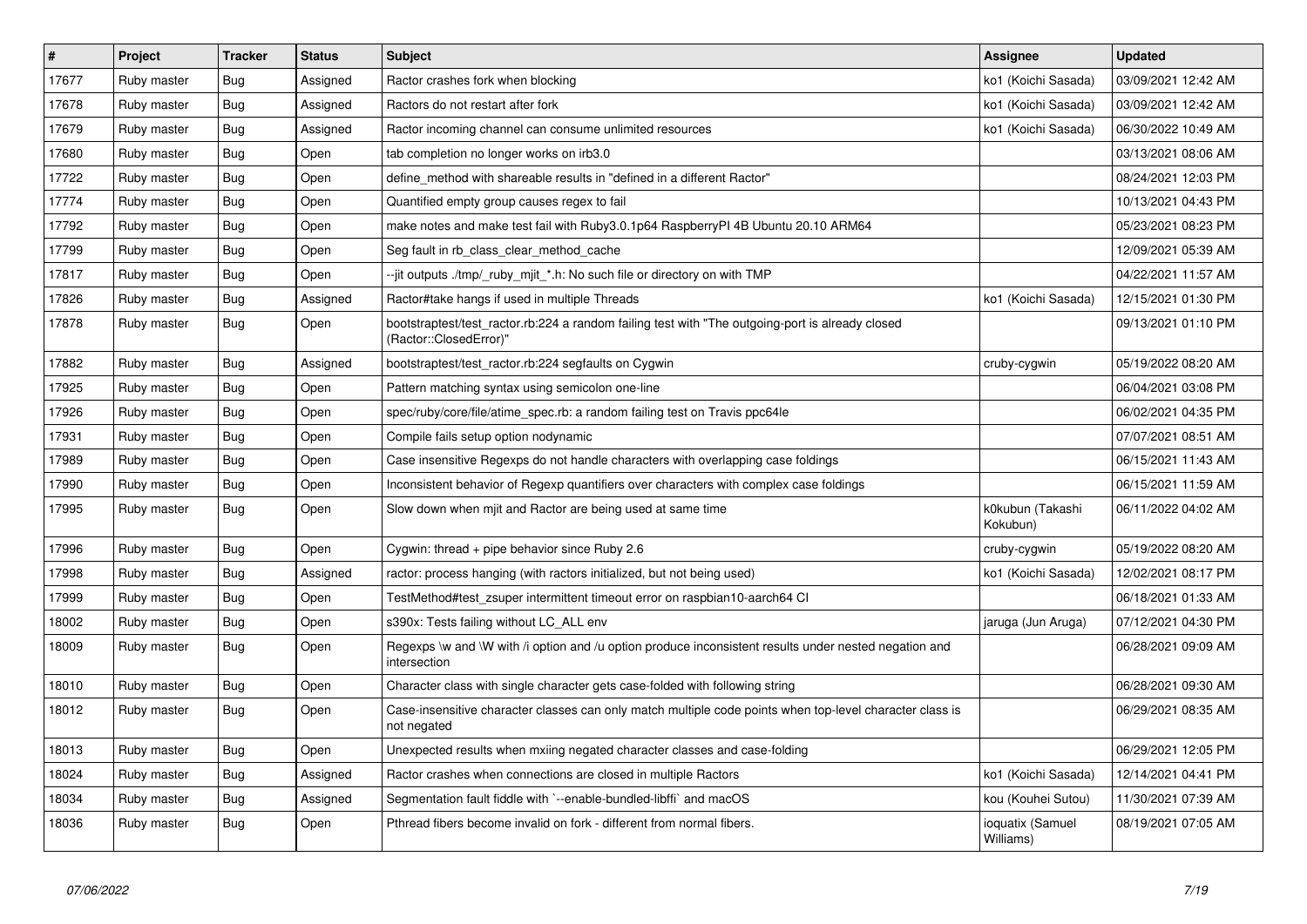| $\pmb{\#}$ | Project     | <b>Tracker</b> | <b>Status</b> | <b>Subject</b>                                                                                                                                                      | <b>Assignee</b>              | <b>Updated</b>      |
|------------|-------------|----------------|---------------|---------------------------------------------------------------------------------------------------------------------------------------------------------------------|------------------------------|---------------------|
| 18058      | Ruby master | <b>Bug</b>     | Open          | 3.1.0-dev with MJIT enabled Zlib::BufError during `gem install`                                                                                                     | k0kubun (Takashi<br>Kokubun) | 08/02/2021 08:31 PM |
| 18061      | Ruby master | Bug            | Open          | Execshield test: libruby.so.N.N.N: FAIL: property-note test because no .note.gnu.property section found                                                             |                              | 06/22/2022 07:58 AM |
| 18073      | Ruby master | <b>Bug</b>     | Open          | test/ruby/test_jit.rb: "error: invalid use of '__builtin_va_arg_pack ()"" on Ruby 2.7.4 on gcc 4.8.5                                                                |                              | 12/03/2021 03:04 PM |
| 18080      | Ruby master | <b>Bug</b>     | Open          | Syntax error on one-line pattern matching                                                                                                                           |                              | 08/18/2021 12:38 AM |
| 18119      | Ruby master | <b>Bug</b>     | Open          | Ractor crashes when instantiating classes                                                                                                                           | ko1 (Koichi Sasada)          | 09/14/2021 01:42 AM |
| 18129      | Ruby master | <b>Bug</b>     | Open          | Ractor-incompatible global variables can be accessed through alias                                                                                                  |                              | 08/23/2021 10:08 PM |
| 18131      | Ruby master | Bug            | Open          | addr2line.c: Some inlined functions mistakenly shown                                                                                                                |                              | 08/24/2021 07:59 PM |
| 18132      | Ruby master | <b>Bug</b>     | Open          | TODO: fix ccan/list thread safety                                                                                                                                   |                              | 01/02/2022 08:22 AM |
| 18133      | Ruby master | Bug            | Assigned      | LTO: TestGCCompact#test ast compacts segfaults on i686                                                                                                              |                              | 04/23/2022 04:19 PM |
| 18142      | Ruby master | <b>Bug</b>     | Assigned      | Segmentation fault with Ruby 3.0.2                                                                                                                                  | k0kubun (Takashi<br>Kokubun) | 09/02/2021 07:43 AM |
| 18144      | Ruby master | <b>Bug</b>     | Open          | Timeout not working while regular expression match is running                                                                                                       |                              | 09/02/2021 07:08 AM |
| 18152      | Ruby master | <b>Bug</b>     | Open          | Fix theoretical bug with signals $+$ qsort                                                                                                                          |                              | 09/08/2021 03:38 PM |
| 18169      | Ruby master | Bug            | Assigned      | Local copies of gemified libraries are being released out of sync with their gems                                                                                   | hsbt (Hiroshi<br>SHIBATA)    | 02/25/2022 05:40 PM |
| 18186      | Ruby master | Bug            | Open          | SEGV with system command - MinGW?                                                                                                                                   |                              | 09/22/2021 03:20 PM |
| 18247      | Ruby master | <b>Bug</b>     | Open          | weird results for `Array#slice` or `Array#[]` with argument of type `Enumerator::ArithmeticSequence`                                                                |                              | 03/30/2022 11:05 PM |
| 18255      | Ruby master | Bug            | Open          | ioctl zeroes the last buffer byte                                                                                                                                   |                              | 10/25/2021 08:13 AM |
| 18257      | Ruby master | <b>Bug</b>     | Open          | rb_mRubyVMFrozenCore is broken by GC run                                                                                                                            |                              | 02/10/2022 12:36 PM |
| 18258      | Ruby master | <b>Bug</b>     | Open          | Ractor shareable? can be slow and mutates internal object flags.                                                                                                    | ko1 (Koichi Sasada)          | 10/21/2021 08:58 AM |
| 18269      | Ruby master | <b>Bug</b>     | Open          | trace_opt_not and trace_opt_regexpmatch2 insns are indistinguishable                                                                                                |                              | 11/12/2021 07:44 AM |
| 18277      | Ruby master | <b>Bug</b>     | Open          | buffer error (Zlib::BufError) in Zlib::Deflate#deflate when using MJIT                                                                                              | k0kubun (Takashi<br>Kokubun) | 01/05/2022 03:04 PM |
| 18281      | Ruby master | <b>Bug</b>     | Open          | Ruby 3.1.0: gem uninstall -alx fails to uninstall debug                                                                                                             |                              | 06/16/2022 01:08 AM |
| 18286      | Ruby master | <b>Bug</b>     | Open          | Universal arm64/x86_84 binary built on an x86_64 machine segfaults/is killed on arm64                                                                               |                              | 05/26/2022 09:45 PM |
| 18337      | Ruby master | Bug            | Assigned      | Ruby allows zero-width characters in identifiers                                                                                                                    | duerst (Martin Dürst)        | 11/24/2021 09:13 AM |
| 18338      | Ruby master | <b>Bug</b>     | Open          | Encoding.default_external = Encoding::UTF_16BE may add a wrongly-encoded string to<br><b>\$LOADED FEATURES</b>                                                      |                              | 11/15/2021 07:32 AM |
| 18355      | Ruby master | Bug            | Assigned      | require("pathname") within rack application chnages behaviors of Pathname methods, such as absolute?(),<br>when there are two versions of 'pathname' gem installed. | hsbt (Hiroshi<br>SHIBATA)    | 11/30/2021 08:01 AM |
| 18359      | Ruby master | <b>Bug</b>     | Open          | [Windows MinGW] warning Please include winsock2.h before windows.h                                                                                                  |                              | 11/23/2021 05:07 PM |
| 18379      | Ruby master | <b>Bug</b>     | Open          | [CI] Windows mingw/ucrt - test-all timeout failures                                                                                                                 |                              | 12/02/2021 02:23 AM |
| 18380      | Ruby master | Bug            | Open          | TestAddressResolve#test socket getnameinfo domain blocking test failures                                                                                            |                              | 12/21/2021 04:22 PM |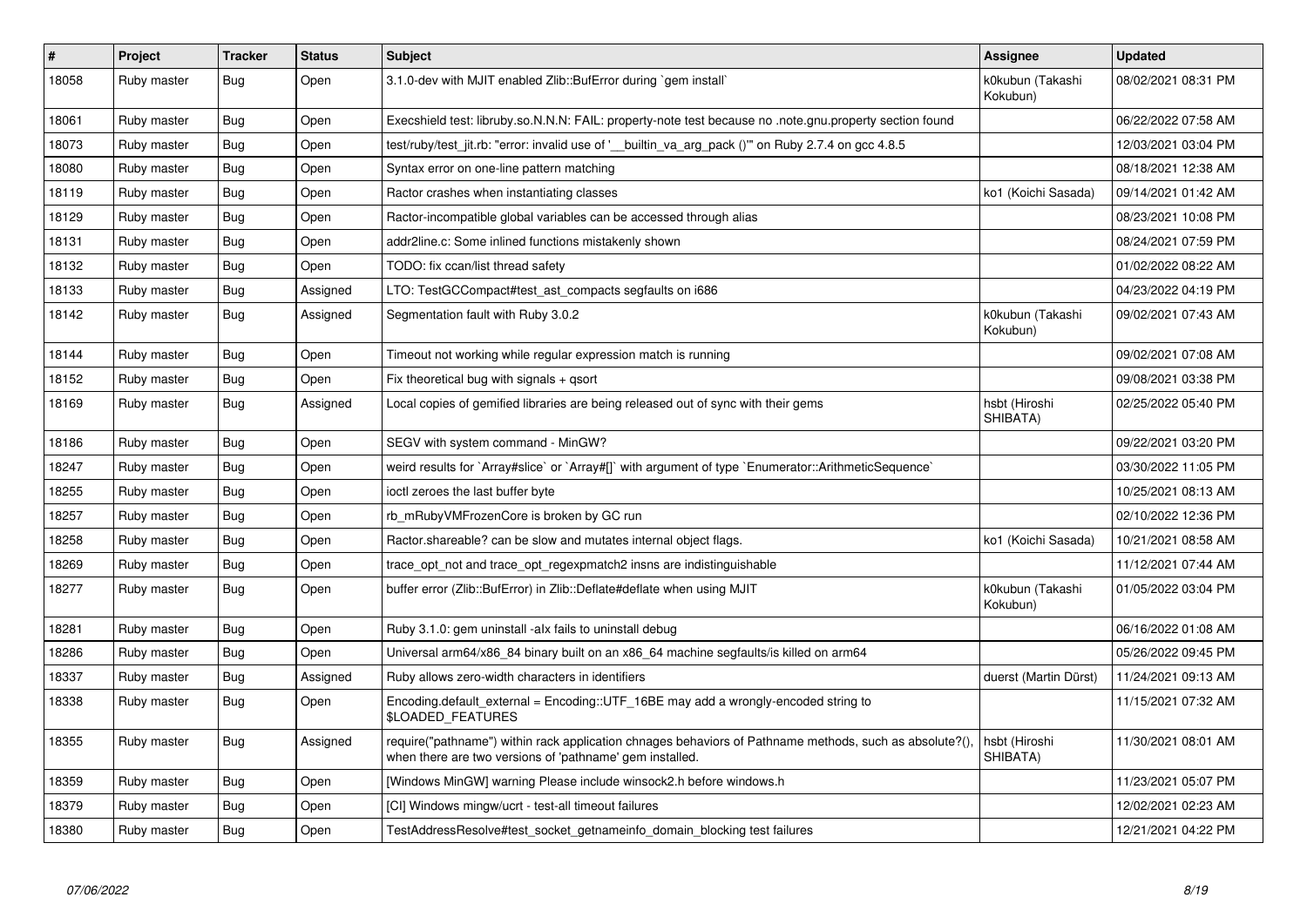| $\vert$ # | Project     | <b>Tracker</b> | <b>Status</b> | Subject                                                                                                             | <b>Assignee</b>           | <b>Updated</b>      |
|-----------|-------------|----------------|---------------|---------------------------------------------------------------------------------------------------------------------|---------------------------|---------------------|
| 18381     | Ruby master | Bug            | Assigned      | Default vs Bundled gems                                                                                             | hsbt (Hiroshi<br>SHIBATA) | 12/15/2021 11:09 AM |
| 18393     | Ruby master | Bug            | Open          | TestReadline#test_interrupt_in_other_thread fails on armv7hl                                                        |                           | 12/07/2021 02:03 PM |
| 18396     | Ruby master | <b>Bug</b>     | Open          | An unexpected "hash value omission" syntax error when without parentheses call expr follows                         |                           | 03/29/2022 09:58 PM |
| 18412     | Ruby master | <b>Bug</b>     | Open          | Segfault in test_ractor.rb                                                                                          |                           | 12/17/2021 04:23 AM |
| 18413     | Ruby master | <b>Bug</b>     | Open          | Segfault in `ripper/lexer.rb`                                                                                       |                           | 12/17/2021 04:49 PM |
| 18429     | Ruby master | <b>Bug</b>     | Open          | Configure ruby-3.0.3 on Solaris 10 Unknown keyword 'URL' in './ruby.tmp.pc'                                         |                           | 01/18/2022 09:15 PM |
| 18435     | Ruby master | Bug            | Open          | Calling `protected` on ancestor method changes result of `instance_methods(false)`                                  |                           | 06/09/2022 10:23 AM |
| 18444     | Ruby master | <b>Bug</b>     | Open          | Trapped TSTP causes a locking deadlock in 3.0.3 onward                                                              |                           | 05/26/2022 10:29 PM |
| 18454     | Ruby master | <b>Bug</b>     | Open          | YJIT slowing down key Discourse benchmarks                                                                          |                           | 01/04/2022 08:45 AM |
| 18455     | Ruby master | Bug            | Open          | IO#close` has poor performance and difficult to understand semantics.                                               |                           | 04/04/2022 02:02 AM |
| 18456     | Ruby master | Bug            | Open          | rdoc non-determinism: module includes can be added once or twice to generated .ri                                   |                           | 01/01/2022 11:16 PM |
| 18457     | Ruby master | Bug            | Open          | ruby 2.7.5 fiddle/types.rb use uint32_t but fiddle/cparser.rb lacks uint32_t                                        |                           | 01/03/2022 01:00 PM |
| 18464     | Ruby master | <b>Bug</b>     | Assigned      | RUBY_INTERNAL_EVENT_NEWOBJ tracepoint causes an interpreter crash when combined with Ractors                        | ko1 (Koichi Sasada)       | 06/08/2022 08:25 AM |
| 18472     | Ruby master | <b>Bug</b>     | Open          | rb_w32_map_errno is not found on Ruby-3.1.0                                                                         |                           | 01/13/2022 09:59 AM |
| 18473     | Ruby master | <b>Bug</b>     | Open          | Raw data in Socket::Option#inspect on Amazon Linux 2                                                                |                           | 01/11/2022 02:13 PM |
| 18476     | Ruby master | Bug            | Open          | Call to require stuck forever after receiving EAGAIN on writev when running with zeus                               |                           | 02/28/2022 02:55 PM |
| 18492     | Ruby master | <b>Bug</b>     | Open          | 'rb_rescue2' inside 'rb_protect' segfaults on Windows                                                               |                           | 01/14/2022 03:17 PM |
| 18506     | Ruby master | Bug            | Open          | make and make install rebuild items every time unnecessarily - sometimes causing races in parallel installs         |                           | 01/21/2022 01:46 PM |
| 18507     | Ruby master | <b>Bug</b>     | Open          | Incorrect target_os detection in configure script                                                                   |                           | 01/25/2022 08:57 AM |
| 18510     | Ruby master | Bug            | Open          | Unexpected waiting for console when starting ruby on windows                                                        |                           | 01/23/2022 02:53 PM |
| 18518     | Ruby master | <b>Bug</b>     | Open          | NoMemoryError + [FATAL] failed to allocate memory for twice 1 << large                                              |                           | 01/28/2022 01:40 PM |
| 18553     | Ruby master | <b>Bug</b>     | Open          | Memory leak on compiling method call with kwargs                                                                    | ko1 (Koichi Sasada)       | 03/23/2022 09:34 PM |
| 18567     | Ruby master | Bug            | Open          | Depending on default gems in stdlib gems when not needed considered harmful                                         | hsbt (Hiroshi<br>SHIBATA) | 04/21/2022 04:45 PM |
| 18572     | Ruby master | <b>Bug</b>     | Assigned      | Performance regression when invoking refined methods                                                                | ko1 (Koichi Sasada)       | 02/10/2022 12:48 AM |
| 18580     | Ruby master | <b>Bug</b>     | Open          | Range#include? inconsistency for beginless String ranges                                                            |                           | 03/09/2022 10:22 PM |
| 18601     | Ruby master | <b>Bug</b>     | Open          | Invalid byte sequences in Big5 encodings                                                                            | duerst (Martin Dürst)     | 02/23/2022 07:59 AM |
| 18605     | Ruby master | Bug            | Open          | Fails to run on (newer) 32bit Windows with ucrt                                                                     |                           | 04/01/2022 07:52 AM |
| 18608     | Ruby master | <b>Bug</b>     | Open          | 'require': cannot load such file -- ripper (LoadError) after 'make distclean'                                       |                           | 05/27/2022 04:10 AM |
| 18614     | Ruby master | <b>Bug</b>     | Open          | Error (busy loop) in<br>TestGemCommandsSetupCommand#test_destdir_flag_does_not_try_to_write_to_the_default_gem_home | hsbt (Hiroshi<br>SHIBATA) | 03/17/2022 01:03 AM |
| 18616     | Ruby master | <b>Bug</b>     | Open          | Error with clang(1) on MacOS due to decispec()                                                                      |                           | 03/09/2022 10:50 AM |
| 18622     | Ruby master | <b>Bug</b>     | Open          | const get still looks in Object, while lexical constant lookup no longer does                                       |                           | 04/22/2022 11:26 AM |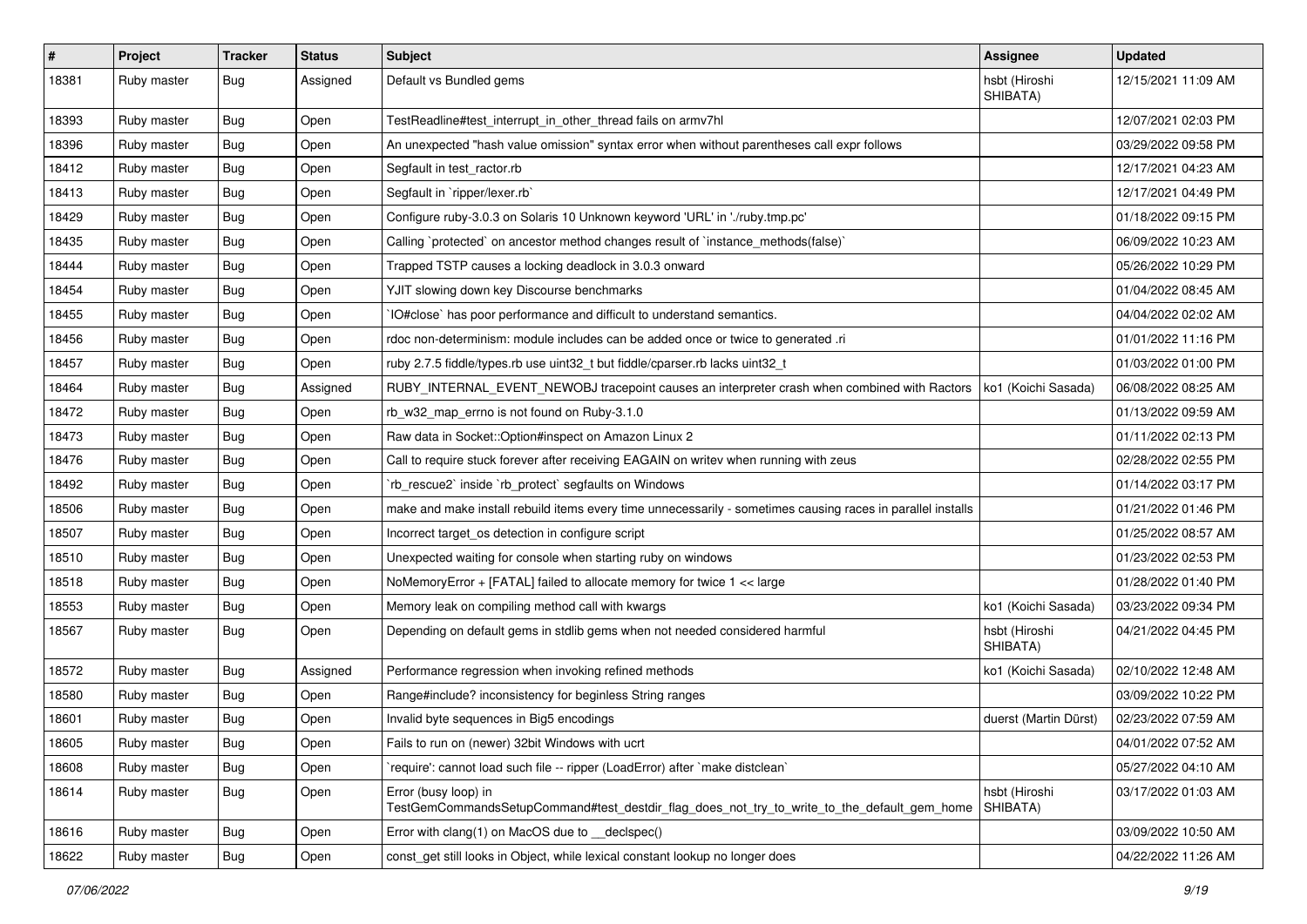| $\vert$ # | Project     | <b>Tracker</b> | <b>Status</b> | <b>Subject</b>                                                                                                     | Assignee                      | <b>Updated</b>      |
|-----------|-------------|----------------|---------------|--------------------------------------------------------------------------------------------------------------------|-------------------------------|---------------------|
| 18623     | Ruby master | Bug            | Open          | make runnable' does not work                                                                                       | nobu (Nobuyoshi<br>Nakada)    | 03/16/2022 01:28 AM |
| 18651     | Ruby master | <b>Bug</b>     | Open          | oob access in CP51932 -> CP50220 transcoder                                                                        | akr (Akira Tanaka)            | 03/23/2022 01:17 PM |
| 18657     | Ruby master | <b>Bug</b>     | Open          | IRB raises exception when stdout is a pipe                                                                         |                               | 06/08/2022 03:34 PM |
| 18658     | Ruby master | <b>Bug</b>     | Open          | Need openssl 3 support for Ubuntu 22.04 (Ruby 2.7.x and 3.0.x)                                                     | rhenium (Kazuki<br>Yamaguchi) | 05/30/2022 08:06 PM |
| 18661     | Ruby master | <b>Bug</b>     | Open          | Net::HTTP behavior changed between 2.6 and 3.1 on windows.                                                         |                               | 03/25/2022 01:57 PM |
| 18666     | Ruby master | <b>Bug</b>     | Open          | No rule to make target 'yaml/yaml.h', needed by 'api.o'                                                            | hsbt (Hiroshi<br>SHIBATA)     | 03/29/2022 11:17 AM |
| 18674     | Ruby master | <b>Bug</b>     | Open          | Build failure `make up` with WSL2                                                                                  |                               | 04/01/2022 08:51 AM |
| 18677     | Ruby master | <b>Bug</b>     | Assigned      | BigDecimal#power (**) returns FloatDomainError when passing an infinite parameter                                  | mrkn (Kenta Murata)           | 04/20/2022 02:04 AM |
| 18678     | Ruby master | <b>Bug</b>     | Open          | Crash on Mac - vm_call0_cfunc_with_frame                                                                           |                               | 05/26/2022 05:40 PM |
| 18686     | Ruby master | <b>Bug</b>     | Open          | Regexp supporting unexpected age properties in Ruby < 3.2                                                          |                               | 04/08/2022 06:52 PM |
| 18727     | Ruby master | Bug            | Assigned      | Make failed on x86_64-cygwin (LoadError)                                                                           | peterzhu2118 (Peter<br>Zhu)   | 04/16/2022 05:15 AM |
| 18731     | Ruby master | <b>Bug</b>     | Open          | Parallel test-all sometimes does not run at all some tests                                                         |                               | 04/23/2022 12:58 PM |
| 18733     | Ruby master | <b>Bug</b>     | Open          | Ruby GC problems cause performance issue with Ractor                                                               |                               | 04/15/2022 09:13 AM |
| 18737     | Ruby master | <b>Bug</b>     | Open          | Windows 'require' is case independent                                                                              |                               | 04/22/2022 06:18 PM |
| 18738     | Ruby master | <b>Bug</b>     | Open          | IRB can't recognize heredoc after words                                                                            |                               | 04/18/2022 12:00 AM |
| 18740     | Ruby master | <b>Bug</b>     | Open          | Use of rightward assignment changes line number needed for line-targeted TracePoint                                |                               | 04/27/2022 09:56 AM |
| 18743     | Ruby master | <b>Bug</b>     | Open          | Enumerator#next / peek re-use each others stacktraces                                                              |                               | 04/19/2022 02:42 PM |
| 18751     | Ruby master | <b>Bug</b>     | Open          | Regression on master for Method#== when comparing public with private method                                       |                               | 05/18/2022 01:27 AM |
| 18758     | Ruby master | <b>Bug</b>     | Open          | Ruby fails to build on M1 Mac when x86 Homebrew is installed                                                       |                               | 04/28/2022 03:19 PM |
| 18759     | Ruby master | <b>Bug</b>     | Open          | snapshot-ruby 2 7: test failure on macos-12                                                                        |                               | 04/28/2022 12:18 AM |
| 18760     | Ruby master | <b>Bug</b>     | Open          | Ractors vs "skynet" microbenchmark                                                                                 |                               | 05/02/2022 11:36 PM |
| 18763     | Ruby master | <b>Bug</b>     | Open          | The configure option "--with-openssl-dir" has lower precedence than pkg-config                                     |                               | 05/11/2022 11:39 AM |
| 18764     | Ruby master | <b>Bug</b>     | Open          | Build Error when Using msys2-mingw64 and Ruby 3.2                                                                  |                               | 05/10/2022 06:48 AM |
| 18767     | Ruby master | <b>Bug</b>     | Open          | IO.foreach hangs up when passes limit=0                                                                            |                               | 06/18/2022 02:56 AM |
| 18768     | Ruby master | <b>Bug</b>     | Open          | Inconsistent behavior of IO, StringIO and String each_line methods when return paragraph and chomp:<br>true passed |                               | 06/10/2022 03:46 PM |
| 18770     | Ruby master | <b>Bug</b>     | Open          | Inconsistent behavior of IO/StringIO's each methods when called with nil as a separator, limit and chomp:<br>true  |                               | 06/06/2022 05:38 PM |
| 18780     | Ruby master | <b>Bug</b>     | Open          | Incorrect binding receiver for C API rb_eval_string()                                                              |                               | 06/15/2022 12:14 AM |
| 18782     | Ruby master | <b>Bug</b>     | Open          | Race conditions in autoload when loading the same feature with multiple threads.                                   |                               | 05/18/2022 09:22 PM |
| 18783     | Ruby master | <b>Bug</b>     | Open          | OptionParser should recognize "-" as an optional argument                                                          |                               | 05/19/2022 12:15 AM |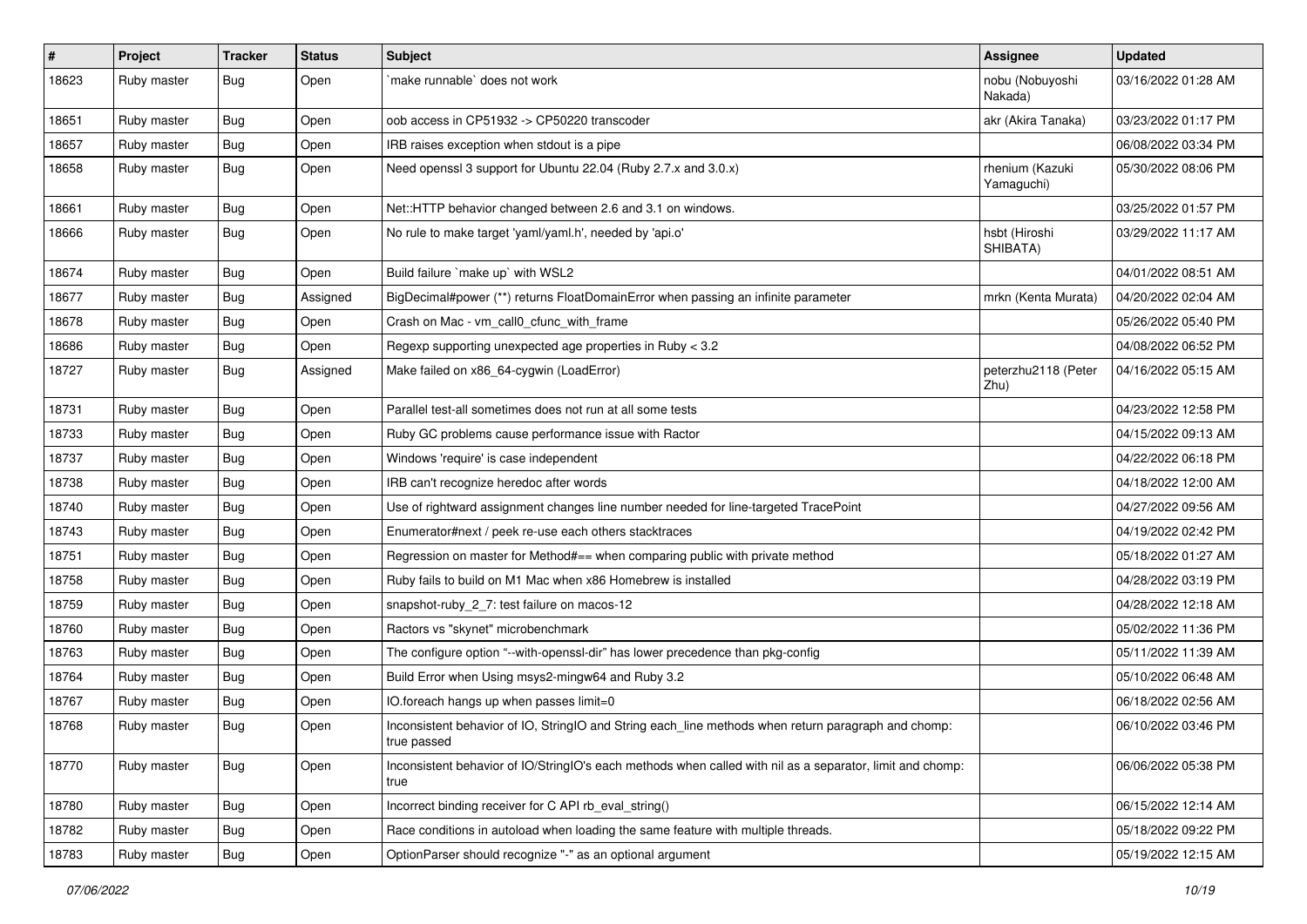| $\vert$ # | Project     | <b>Tracker</b> | <b>Status</b> | Subject                                                                           | <b>Assignee</b>               | <b>Updated</b>      |
|-----------|-------------|----------------|---------------|-----------------------------------------------------------------------------------|-------------------------------|---------------------|
| 18784     | Ruby master | Bug            | Open          | FileUtils.rm f and FileUtils.rm rf should not mask exceptions                     |                               | 05/16/2022 09:04 AM |
| 18789     | Ruby master | <b>Bug</b>     | Open          | make test-bundled-gems failed after make install                                  |                               | 05/18/2022 01:01 AM |
| 18790     | Ruby master | <b>Bug</b>     | Assigned      | cannot load such file -- digest (LoadError)                                       | hsbt (Hiroshi<br>SHIBATA)     | 06/06/2022 12:41 AM |
| 18794     | Ruby master | <b>Bug</b>     | Open          | Windows - intermittent SEGV TestObjSpace#test_reachable_objects_during_iteration  |                               | 06/30/2022 11:13 PM |
| 18795     | Ruby master | Bug            | Open          | Verbose GC debug output with -DRGENGC_DEBUG=5 causes a crash                      |                               | 06/08/2022 08:24 AM |
| 18796     | Ruby master | Bug            | Open          | GC compaction gets stuck on Mac OS when a debugger is attached                    |                               | 06/08/2022 08:25 AM |
| 18797     | Ruby master | <b>Bug</b>     | Open          | Third argument to Regexp.new is a bit broken                                      |                               | 05/23/2022 10:11 AM |
| 18799     | Ruby master | Bug            | Open          | Refinement#import_methods vs attr_reader                                          |                               | 05/25/2022 06:50 AM |
| 18804     | Ruby master | <b>Bug</b>     | Open          | Invalid line number for putnil instruction                                        |                               | 05/25/2022 09:22 AM |
| 18805     | Ruby master | Bug            | Open          | IO::Buffer is inconsistent when returning a string from an empty buffer           |                               | 05/25/2022 12:45 PM |
| 18808     | Ruby master | <b>Bug</b>     | Assigned      | Cannot compile ruby 3.1.2 on powerpc64le-linux without disabling the jit features | k0kubun (Takashi<br>Kokubun)  | 06/20/2022 10:40 AM |
| 18810     | Ruby master | Bug            | Open          | Make `Kernel#p` interruptable.                                                    | ioquatix (Samuel<br>Williams) | 05/30/2022 12:44 AM |
| 18816     | Ruby master | <b>Bug</b>     | Open          | Ractor segfaulting MacOS 12.4 (aarch64 / M1 processor)                            |                               | 06/13/2022 01:46 PM |
| 18818     | Ruby master | Bug            | Open          | SEGV (Fiber scheduler?)                                                           | ioquatix (Samuel<br>Williams) | 06/06/2022 06:31 PM |
| 18826     | Ruby master | <b>Bug</b>     | Open          | Symbol#to_proc inconsistent, sometimes calls private methods                      |                               | 06/16/2022 07:27 AM |
| 18837     | Ruby master | Bug            | Open          | Not possible to evaluate expression with numbered parameters in it                |                               | 06/17/2022 12:48 PM |
| 18842     | Ruby master | <b>Bug</b>     | Open          | Ruby's Resolv library does not handle correctly the `NODATA` case                 |                               | 06/19/2022 05:39 PM |
| 18878     | Ruby master | Bug            | Open          | parse.y: Foo::Bar {} is inconsistently rejected                                   |                               | 06/28/2022 03:38 AM |
| 18880     | Ruby master | <b>Bug</b>     | Open          | IO#sysread on Windows does not validate arguments                                 |                               | 06/26/2022 04:26 PM |
| 18883     | Ruby master | <b>Bug</b>     | Open          | parse.y: trailing comma cannot coexist with star                                  |                               | 06/28/2022 07:25 AM |
| 18886     | Ruby master | Bug            | Open          | Struct aref and aset don't trigger any tracepoints.                               | ko1 (Koichi Sasada)           | 06/29/2022 06:05 AM |
| 18887     | Ruby master | <b>Bug</b>     | Open          | documentation for protected methods                                               |                               | 06/29/2022 08:08 AM |
| 18892     | Ruby master | Bug            | Open          | ARGF.lineno starts from 2 when the file has shebang                               |                               | 07/02/2022 06:11 AM |
| 18893     | Ruby master | Bug            | Open          | Don't redefine memcpy(3)                                                          | shyouhei (Shyouhei<br>Urabe)  | 07/06/2022 12:26 AM |
| 18896     | Ruby master | Bug            | Open          | Shellwords.escape(nil) returns "empty" string                                     |                               | 07/05/2022 07:51 PM |
| 18899     | Ruby master | <b>Bug</b>     | Open          | Inconsistent argument handling in IO#set_encoding                                 |                               | 07/06/2022 12:34 PM |
| 1644      | Ruby master | Feature        | Assigned      | recv on inherited socket wrapped in TCPSocket does not read data, on Windows      | cruby-windows                 | 12/10/2020 08:45 AM |
| 2294      | Ruby master | Feature        | Assigned      | [PATCH] ruby_bind_stack() to embed Ruby in coroutine                              | ko1 (Koichi Sasada)           | 01/05/2018 09:00 PM |
| 2324      | Ruby master | Feature        | Assigned      | Dir instance methods for relative path                                            | nobu (Nobuyoshi<br>Nakada)    | 12/25/2017 05:58 PM |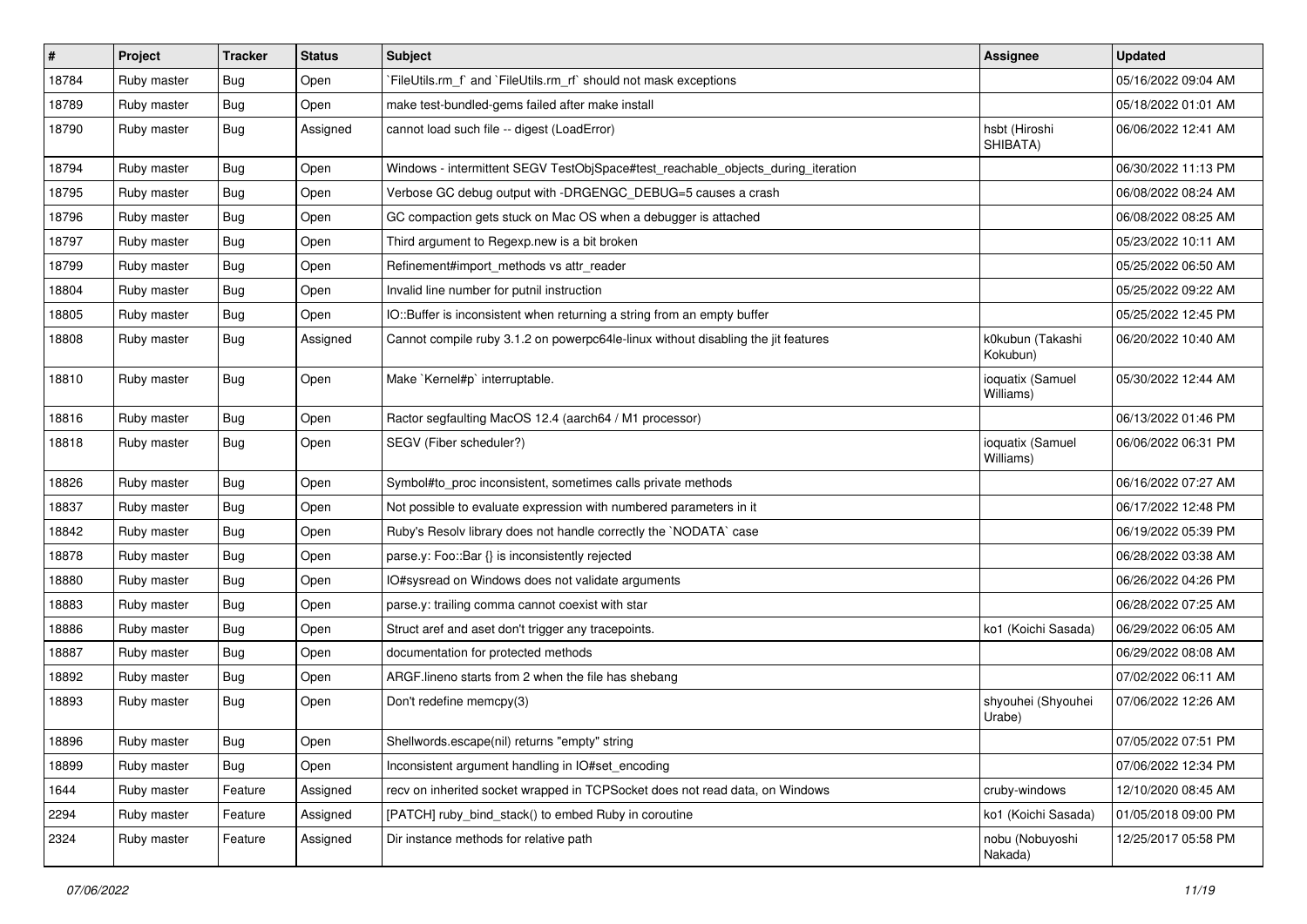| $\pmb{\#}$ | Project     | <b>Tracker</b> | <b>Status</b> | Subject                                                            | <b>Assignee</b>                   | <b>Updated</b>      |
|------------|-------------|----------------|---------------|--------------------------------------------------------------------|-----------------------------------|---------------------|
| 2631       | Ruby master | Feature        | Assigned      | Allow IO#reopen to take a block                                    | Glass_saga (Masaki<br>Matsushita) | 05/24/2018 01:22 PM |
| 3608       | Ruby master | Feature        | Assigned      | Enhancing Pathname#each child to be lazy                           | akr (Akira Tanaka)                | 12/25/2017 06:14 PM |
| 3731       | Ruby master | Feature        | Assigned      | Easier Embedding API for Ruby                                      | ko1 (Koichi Sasada)               | 12/25/2017 06:14 PM |
| 3953       | Ruby master | Feature        | Assigned      | TCPSocket / UDPSocket do not accept IPAddr objects.                | knu (Akinori MUSHA)               | 12/25/2017 06:14 PM |
| 4247       | Ruby master | Feature        | Assigned      | New features for Array#sample, Array#choice                        | mame (Yusuke<br>Endoh)            | 12/25/2017 06:14 PM |
| 4464       | Ruby master | Feature        | Assigned      | [PATCH] add Fcntl::Flock object for easier use of POSIX file locks | kosaki (Motohiro<br>KOSAKI)       | 12/25/2017 06:14 PM |
| 4514       | Ruby master | Feature        | Assigned      | #deep_clone and #deep_dup for Objects                              | matz (Yukihiro<br>Matsumoto)      | 12/25/2017 06:14 PM |
| 4521       | Ruby master | Feature        | Assigned      | NoMethodError#message may take very long to execute                | matz (Yukihiro<br>Matsumoto)      | 12/25/2017 06:14 PM |
| 4539       | Ruby master | Feature        | Assigned      | Array#zip_with                                                     | matz (Yukihiro<br>Matsumoto)      | 11/28/2019 08:23 AM |
| 4592       | Ruby master | Feature        | Assigned      | Tempfile0000000                                                    | matz (Yukihiro<br>Matsumoto)      | 12/25/2017 06:14 PM |
| 4818       | Ruby master | Feature        | Assigned      | Add method marshalable?                                            | matz (Yukihiro<br>Matsumoto)      | 12/25/2017 06:15 PM |
| 4824       | Ruby master | Feature        | Assigned      | Provide method Kernel#executed?                                    | matz (Yukihiro<br>Matsumoto)      | 03/05/2018 04:57 AM |
| 4831       | Ruby master | Feature        | Assigned      | Integer#prime factors                                              | yugui (Yuki Sonoda)               | 01/23/2018 08:09 AM |
| 4924       | Ruby master | Feature        | Assigned      | mkmf have_header fails with C++ headers                            | nobu (Nobuyoshi<br>Nakada)        | 12/25/2017 06:15 PM |
| 5007       | Ruby master | Feature        | Assigned      | Proc#call_under: Unifying instance_eval and instance_exec          | matz (Yukihiro<br>Matsumoto)      | 04/19/2018 07:57 AM |
| 5064       | Ruby master | Feature        | Assigned      | HTTP user-agent class                                              | matz (Yukihiro<br>Matsumoto)      | 12/25/2017 06:15 PM |
| 5129       | Ruby master | Feature        | Assigned      | Create a core class "FileArray" and make "ARGF" its instance       | matz (Yukihiro<br>Matsumoto)      | 01/23/2018 02:02 PM |
| 5133       | Ruby master | Feature        | Assigned      | Array#unzip as an alias of Array#transpose                         | mrkn (Kenta Murata)               | 12/25/2017 06:15 PM |
| 5310       | Ruby master | Feature        | Assigned      | Integral objects                                                   | mrkn (Kenta Murata)               | 12/25/2017 06:15 PM |
| 5389       | Ruby master | Feature        | Assigned      | New method Enumerator#iterate                                      | matz (Yukihiro<br>Matsumoto)      | 12/25/2017 06:15 PM |
| 5434       | Ruby master | Feature        | Assigned      | Allow per-class whitelisting of methods safe to expose through DRb | seki (Masatoshi Seki)             | 12/25/2017 06:15 PM |
| 5445       | Ruby master | Feature        | Assigned      | Need RUBYOPT - r before ARGV - r                                   | matz (Yukihiro<br>Matsumoto)      | 12/25/2017 06:15 PM |
| 5456       | Ruby master | Feature        | Assigned      | kernel#syscall() should be removed.                                | matz (Yukihiro<br>Matsumoto)      | 12/10/2020 08:46 AM |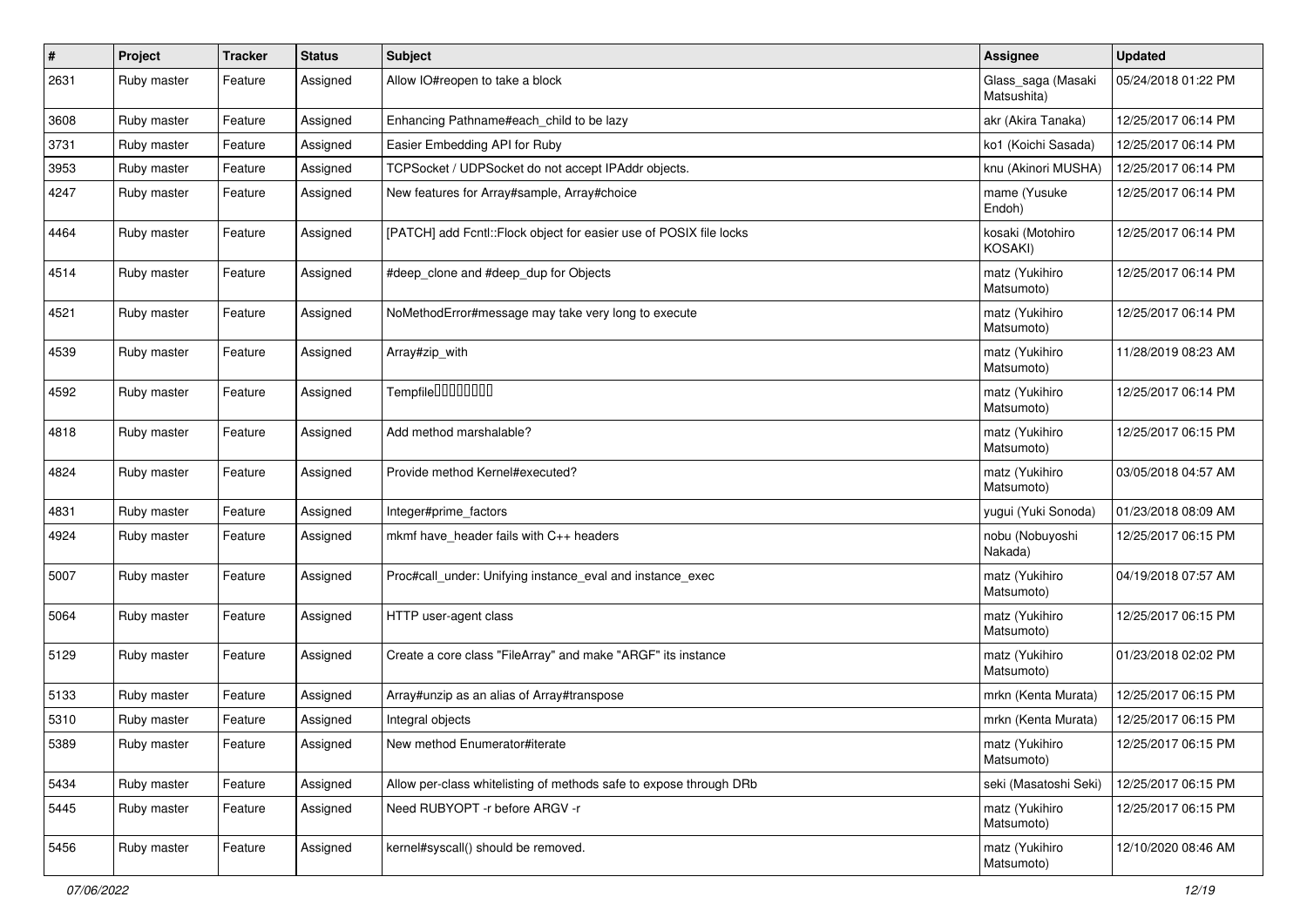| $\vert$ # | Project     | <b>Tracker</b> | <b>Status</b> | <b>Subject</b>                                           | Assignee                     | <b>Updated</b>      |
|-----------|-------------|----------------|---------------|----------------------------------------------------------|------------------------------|---------------------|
| 5461      | Ruby master | Feature        | Assigned      | Add pipelining to Net::HTTP                              | naruse (Yui NARUSE)          | 12/25/2017 06:15 PM |
| 5478      | Ruby master | Feature        | Open          | Add syntax to import Set into core                       |                              | 09/02/2020 12:24 PM |
| 5558      | Ruby master | Feature        | Assigned      | String#% strange arity errors                            | matz (Yukihiro<br>Matsumoto) | 12/25/2017 06:15 PM |
| 5582      | Ruby master | Feature        | Assigned      | Allow clone of singleton methods on a BasicObject        | matz (Yukihiro<br>Matsumoto) | 12/25/2017 06:15 PM |
| 5617      | Ruby master | Feature        | Assigned      | Allow install RubyGems into dediceted directory          | hsbt (Hiroshi<br>SHIBATA)    | 05/16/2018 09:15 AM |
| 5643      | Ruby master | Feature        | Assigned      | require/load options and binding option                  | matz (Yukihiro<br>Matsumoto) | 12/25/2017 06:15 PM |
| 5654      | Ruby master | Feature        | Assigned      | Introduce global lock to avoid concurrent require        | nahi (Hiroshi<br>Nakamura)   | 12/25/2017 06:15 PM |
| 5741      | Ruby master | Feature        | Assigned      | Secure Erasure of Passwords                              | matz (Yukihiro<br>Matsumoto) | 12/25/2017 06:15 PM |
| 5749      | Ruby master | Feature        | Assigned      | new method String#match_all needed                       | matz (Yukihiro<br>Matsumoto) | 12/25/2017 06:15 PM |
| 5764      | Ruby master | Feature        | Assigned      | Net::HTTP should assume HTTP/0.9 on unexpected responses | naruse (Yui NARUSE)          | 07/15/2019 05:06 PM |
| 5781      | Ruby master | Feature        | Assigned      | Query attributes (attribute methods ending in `?` mark)  | matz (Yukihiro<br>Matsumoto) | 01/10/2020 06:34 AM |
| 5825      | Ruby master | Feature        | Assigned      | Sweet instance var assignment in the object initializer  | matz (Yukihiro<br>Matsumoto) | 12/10/2020 08:53 AM |
| 5945      | Ruby master | Feature        | Assigned      | Add the ability to mark a at_exit as process-local.      | matz (Yukihiro<br>Matsumoto) | 10/10/2018 08:29 AM |
| 5970      | Ruby master | Feature        | Assigned      | Add Enumerable#join with same semantics as Array#join    | matz (Yukihiro<br>Matsumoto) | 12/25/2017 06:15 PM |
| 6012      | Ruby master | Feature        | Assigned      | Proc#source location also return the column              | nobu (Nobuyoshi<br>Nakada)   | 02/12/2019 07:49 AM |
| 6047      | Ruby master | Feature        | Assigned      | read_all: Grow buffer exponentially in generic case      |                              | 09/13/2015 03:19 AM |
| 6133      | Ruby master | Feature        | Assigned      | SSLSocket <sup>[</sup> shutdown <sup>[11]</sup>          |                              | 09/13/2015 03:22 AM |
| 6265      | Ruby master | Feature        | Assigned      | Remove 'useless' 'concatenation' syntax                  | naruse (Yui NARUSE)          | 08/10/2016 02:36 AM |
| 6277      | Ruby master | Feature        | Assigned      | Hash#convert key                                         | matz (Yukihiro<br>Matsumoto) | 12/25/2017 06:15 PM |
| 6293      | Ruby master | Feature        | Assigned      | new queue / blocking queues                              | matz (Yukihiro<br>Matsumoto) | 12/25/2017 06:15 PM |
| 6308      | Ruby master | Feature        | Assigned      | Eliminate delegation from WeakRef                        | matz (Yukihiro<br>Matsumoto) | 12/23/2021 11:40 PM |
| 6309      | Ruby master | Feature        | Assigned      | Add a reference queue for weak references                | matz (Yukihiro<br>Matsumoto) | 08/23/2020 09:07 PM |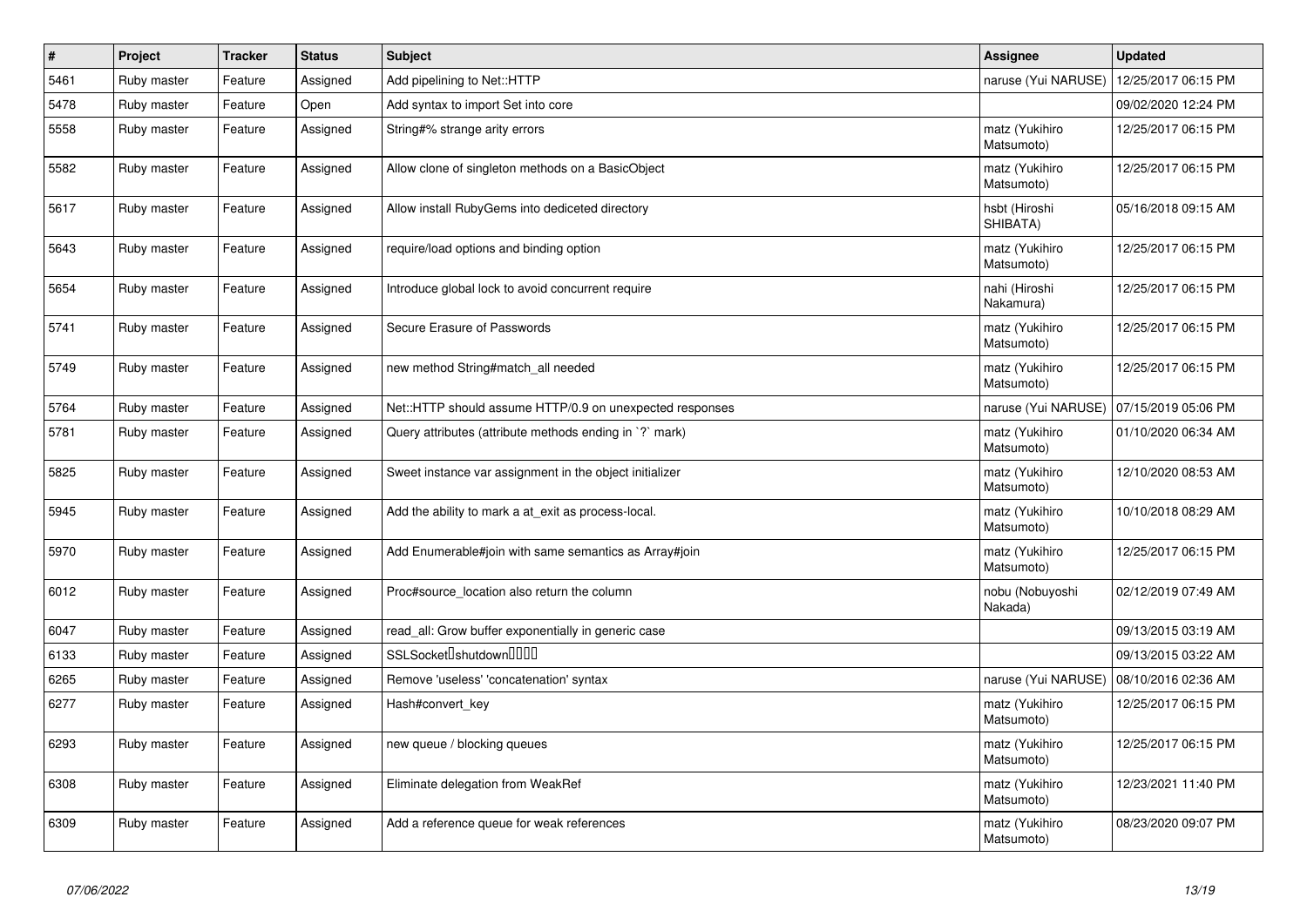| $\vert$ # | Project     | <b>Tracker</b> | <b>Status</b> | <b>Subject</b>                                                              | Assignee                     | <b>Updated</b>      |
|-----------|-------------|----------------|---------------|-----------------------------------------------------------------------------|------------------------------|---------------------|
| 6317      | Ruby master | Feature        | Assigned      |                                                                             | matz (Yukihiro<br>Matsumoto) | 12/25/2017 06:15 PM |
| 6337      | Ruby master | Feature        | Assigned      | FileUtils#sync                                                              | matz (Yukihiro<br>Matsumoto) | 12/25/2017 06:15 PM |
| 6354      | Ruby master | Feature        | Assigned      | Remove escape (break/return/redo/next support) from class/module scope      | matz (Yukihiro<br>Matsumoto) | 12/25/2017 06:15 PM |
| 6376      | Ruby master | Feature        | Assigned      | Feature lookup and checking if feature is loaded                            | matz (Yukihiro<br>Matsumoto) | 12/25/2017 06:15 PM |
| 6413      | Ruby master | Feature        | Assigned      | Make Dir.entries default to Dir.entries(Dir.pwd)                            | matz (Yukihiro<br>Matsumoto) | 12/25/2017 06:15 PM |
| 6445      | Ruby master | Feature        | Assigned      | request for default length/position on string index                         | matz (Yukihiro<br>Matsumoto) | 12/25/2017 06:15 PM |
| 6452      | Ruby master | Feature        | Assigned      | Allow extend to override class methods                                      | matz (Yukihiro<br>Matsumoto) | 12/10/2020 08:53 AM |
| 6590      | Ruby master | Feature        | Assigned      | Dealing with bigdecimal, etc gems in JRuby                                  | hsbt (Hiroshi<br>SHIBATA)    | 05/15/2019 08:33 PM |
| 6594      | Ruby master | Feature        | Assigned      | <b>Integrated Functor</b>                                                   | matz (Yukihiro<br>Matsumoto) | 12/10/2020 08:53 AM |
| 6596      | Ruby master | Feature        | Assigned      | New method `Array#indexes`                                                  | matz (Yukihiro<br>Matsumoto) | 07/29/2020 01:41 AM |
| 6611      | Ruby master | Feature        | Assigned      | Comments requested on implementation of set parse func                      | matz (Yukihiro<br>Matsumoto) | 12/25/2017 06:15 PM |
| 6613      | Ruby master | Feature        | Assigned      | VT_RECORD, IRecordInfo Support in WIN32OLE                                  | suke (Masaki Suketa)         | 12/25/2017 06:15 PM |
| 6641      | Ruby master | Feature        | Open          | Hash.auto constructor                                                       | matz (Yukihiro<br>Matsumoto) | 12/25/2017 06:15 PM |
| 6648      | Ruby master | Feature        | Assigned      | Provide a standard API for retrieving all command-line flags passed to Ruby | matz (Yukihiro<br>Matsumoto) | 12/25/2017 06:15 PM |
| 6671      | Ruby master | Feature        | Assigned      | File.split all and File.split root                                          | matz (Yukihiro<br>Matsumoto) | 12/25/2017 06:15 PM |
| 6682      | Ruby master | Feature        | Assigned      | Add a method to return an instance attached by a singleton class            | shyouhei (Shyouhei<br>Urabe) | 12/25/2017 06:15 PM |
| 6687      | Ruby master | Feature        | Open          | Enumerable#with                                                             |                              | 12/25/2017 06:15 PM |
| 6694      | Ruby master | Feature        | Assigned      | Thread.new without block.                                                   | ko1 (Koichi Sasada)          | 12/25/2017 06:15 PM |
| 6695      | Ruby master | Feature        | Assigned      | Configuration for Thread/Fiber creation                                     | ko1 (Koichi Sasada)          | 12/25/2017 06:15 PM |
| 6733      | Ruby master | Feature        | Open          | New inspect framework                                                       |                              | 11/24/2021 05:06 AM |
| 6758      | Ruby master | Feature        | Open          | Object#sequence                                                             |                              | 12/25/2017 06:15 PM |
| 6769      | Ruby master | Feature        | Assigned      | rbinstall.rb: install both src and batch files separetely                   | nobu (Nobuyoshi<br>Nakada)   | 10/30/2015 12:38 PM |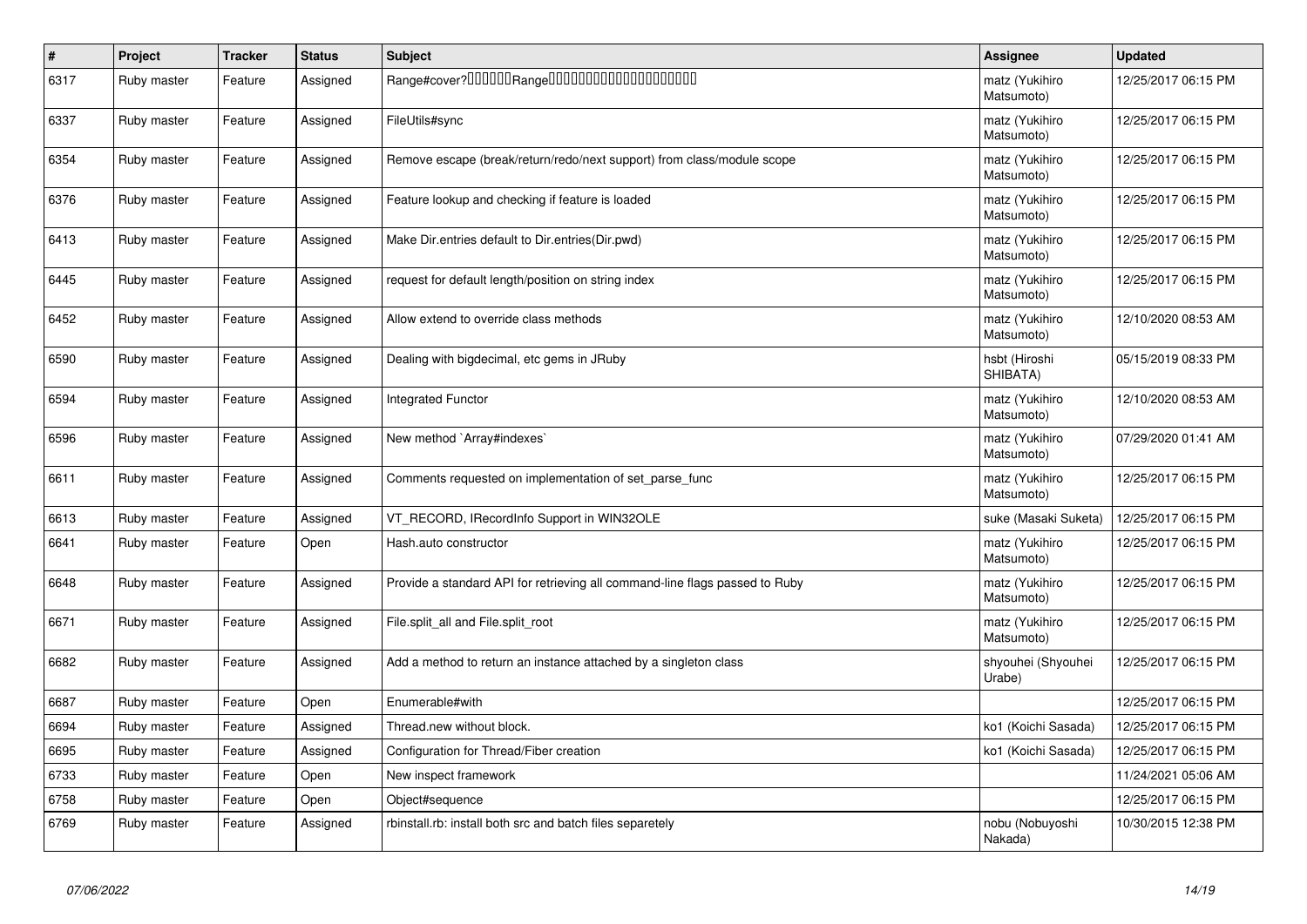| $\vert$ # | Project     | <b>Tracker</b> | <b>Status</b> | <b>Subject</b>                                                                                                                                            | Assignee                           | <b>Updated</b>      |
|-----------|-------------|----------------|---------------|-----------------------------------------------------------------------------------------------------------------------------------------------------------|------------------------------------|---------------------|
| 6783      | Ruby master | Feature        | Open          | Infinite loop in inspect, not overriding inspect, to_s, and no known circular references. Stepping into inspect<br>in debugger locks it up with 100% CPU. |                                    | 08/05/2019 11:13 PM |
| 6802      | Ruby master | Feature        | Assigned      | String#scan should have equivalent yielding MatchData                                                                                                     | matz (Yukihiro<br>Matsumoto)       | 12/25/2017 06:15 PM |
| 6810      | Ruby master | Feature        | Assigned      | module A::B; end` is not equivalent to `module A; module B; end; end` with respect to constant lookup`<br>(scope)                                         | matz (Yukihiro<br>Matsumoto)       | 12/10/2020 09:22 AM |
| 6811      | Ruby master | Feature        | Assigned      | File, Dir and FileUtils should have bang-versions of singleton methods that fails silently                                                                | matz (Yukihiro<br>Matsumoto)       | 12/25/2017 06:15 PM |
| 6817      | Ruby master | Feature        | Open          | Partial application                                                                                                                                       | matz (Yukihiro<br>Matsumoto)       | 12/25/2017 06:15 PM |
| 6828      | Ruby master | Feature        | Open          | <b>Constancy of Constants</b>                                                                                                                             |                                    | 12/10/2020 08:47 AM |
| 6841      | Ruby master | Feature        | Assigned      | Shorthand for Assigning Return Value of Method to Self                                                                                                    | matz (Yukihiro<br>Matsumoto)       | 12/10/2020 08:53 AM |
| 6842      | Ruby master | Feature        | Assigned      | Add Optional Arguments to String#strip                                                                                                                    | matz (Yukihiro<br>Matsumoto)       | 08/24/2016 05:50 AM |
| 6857      | Ruby master | Feature        | Assigned      | bigdecimal/math BigMath.E/BigMath.exp R. P. Feynman inspired optimization                                                                                 | mrkn (Kenta Murata)                | 12/25/2017 06:15 PM |
| 6869      | Ruby master | Feature        | Open          | Do not treat `_` parameter exceptionally                                                                                                                  | matz (Yukihiro<br>Matsumoto)       | 12/10/2020 08:58 AM |
| 6946      | Ruby master | Feature        | Open          | FIPS support?                                                                                                                                             |                                    | 11/07/2018 04:00 PM |
| 6973      | Ruby master | Feature        | Assigned      | Add an #integral? method to Numeric to test for whole-number values                                                                                       | mrkn (Kenta Murata)                | 12/25/2017 06:15 PM |
| 7060      | Ruby master | Feature        | Open          | Broaden support for chmod                                                                                                                                 |                                    | 12/25/2017 06:15 PM |
| 7082      | Ruby master | Feature        | Open          | Process. kill 0 in windows can return spurious success                                                                                                    |                                    | 12/25/2017 06:15 PM |
| 7086      | Ruby master | Feature        | Assigned      | Condition Variable#wait has meaningless return value                                                                                                      | kosaki (Motohiro<br><b>KOSAKI)</b> | 12/25/2017 06:15 PM |
| 7087      | Ruby master | Feature        | Assigned      | ::ConditionVariable#wait does not work with Monitor because Monitor#sleep does not exist                                                                  | matz (Yukihiro<br>Matsumoto)       | 12/25/2017 06:15 PM |
| 7106      | Ruby master | Feature        | Open          | FileUtils.touch should allow touching the symlink itself rather than the file the link points to                                                          |                                    | 12/25/2017 06:15 PM |
| 7121      | Ruby master | Feature        | Assigned      | Extending the use of `require'                                                                                                                            | matz (Yukihiro<br>Matsumoto)       | 12/25/2017 06:15 PM |
| 7132      | Ruby master | Feature        | Assigned      | Alternation between named / ordered method arguments and aliases for method arguments.                                                                    | matz (Yukihiro<br>Matsumoto)       | 12/25/2017 06:15 PM |
| 7148      | Ruby master | Feature        | Assigned      | Improved Tempfile w/o DelegateClass                                                                                                                       | Glass saga (Masaki<br>Matsushita)  | 03/27/2019 09:51 AM |
| 7149      | Ruby master | Feature        | Open          | Constant magic for everyone.                                                                                                                              | matz (Yukihiro<br>Matsumoto)       | 12/25/2017 06:15 PM |
| 7220      | Ruby master | Feature        | Open          | Separate IO#dup, StringIO#initialize_copy from dup(2)                                                                                                     |                                    | 12/10/2020 08:47 AM |
| 7250      | Ruby master | Feature        | Open          | A mechanism to include at once both instance-level and class-level methods from a module                                                                  |                                    | 12/25/2017 06:15 PM |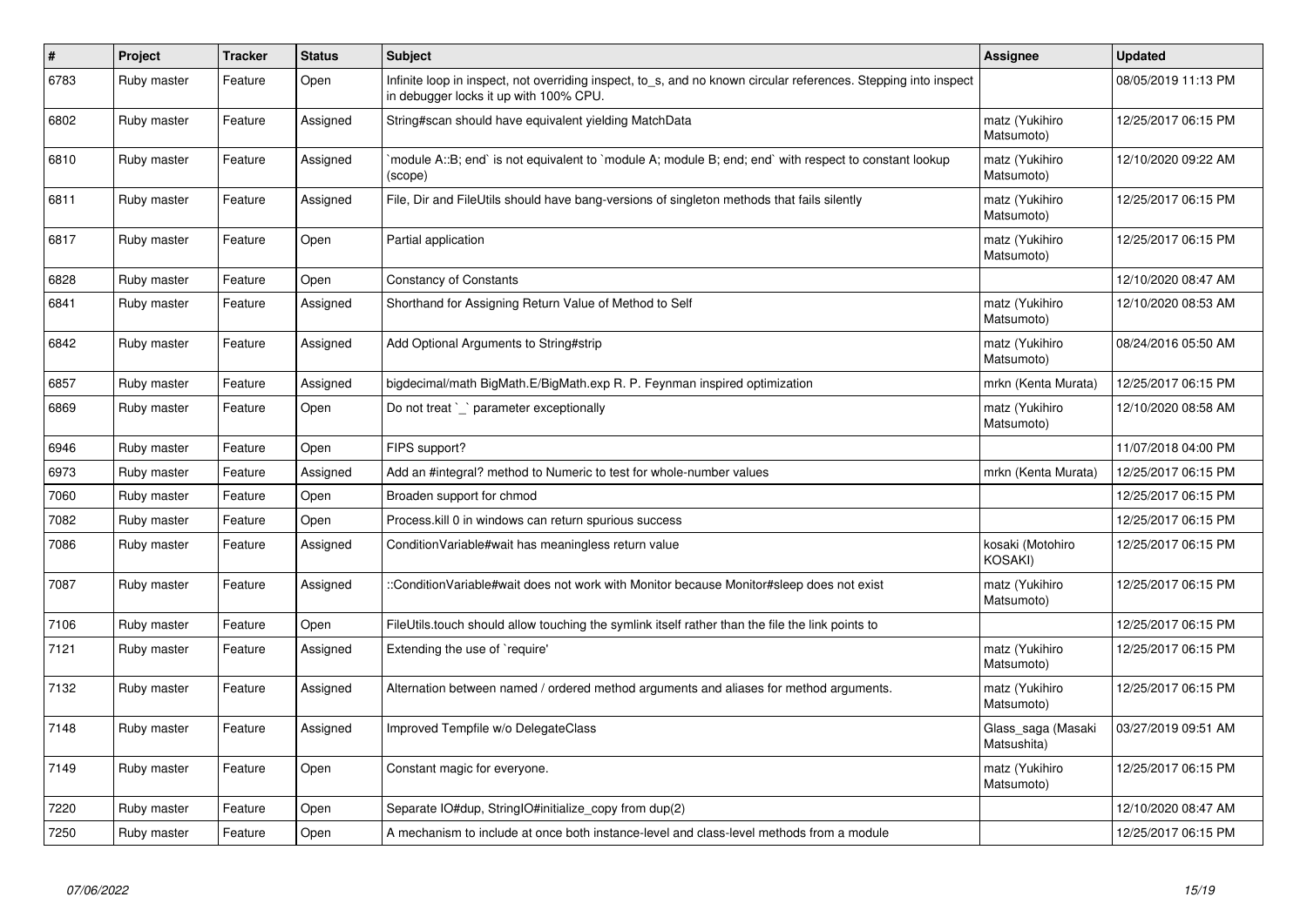| $\sharp$ | Project     | <b>Tracker</b> | <b>Status</b> | Subject                                                                            | <b>Assignee</b>                       | <b>Updated</b>      |
|----------|-------------|----------------|---------------|------------------------------------------------------------------------------------|---------------------------------------|---------------------|
| 7314     | Ruby master | Feature        | Assigned      | Convert Proc to Lambda doesn't work in MRI                                         | matz (Yukihiro<br>Matsumoto)          | 05/21/2016 09:15 AM |
| 7321     | Ruby master | Feature        | Assigned      | Newton.#nsolve 00 2 0000000000                                                     | mrkn (Kenta Murata)                   | 12/25/2017 06:15 PM |
| 7340     | Ruby master | Feature        | Open          | 'each_with' or 'into' alias for 'each_with_object'                                 |                                       | 12/25/2017 06:15 PM |
| 7341     | Ruby master | Feature        | Open          | Enumerable#associate                                                               |                                       | 12/25/2017 06:15 PM |
| 7349     | Ruby master | Feature        | Assigned      | Struct#inspect needs more meaningful output                                        | matz (Yukihiro<br>Matsumoto)          | 12/25/2017 06:15 PM |
| 7362     | Ruby master | Feature        | Assigned      | Adding Pathname#start with?                                                        | akr (Akira Tanaka)                    | 12/25/2017 06:15 PM |
| 7377     | Ruby master | Feature        | Open          | #indetical? as an alias for #equal?                                                | matz (Yukihiro<br>Matsumoto)          | 12/25/2017 06:15 PM |
| 7384     | Ruby master | Feature        | Open          | Rename #each_with_object to #each_with                                             |                                       | 12/25/2017 06:15 PM |
| 7394     | Ruby master | Feature        | Assigned      | Enumerable#find ifnone parameter could be non-callable                             | nobu (Nobuyoshi<br>Nakada)            | 02/10/2021 09:32 AM |
| 7412     | Ruby master | Feature        | Assigned      | Pathname#relative_path_from does not support mixed directory separators on windows | akr (Akira Tanaka)                    | 01/05/2018 09:00 PM |
| 7436     | Ruby master | Feature        | Assigned      | Allow for a "granularity" flag for backtrace_locations                             | matz (Yukihiro<br>Matsumoto)          | 12/25/2017 06:15 PM |
| 7444     | Ruby master | Feature        | Open          | Array#product_set                                                                  | matz (Yukihiro<br>Matsumoto)          | 12/25/2017 06:15 PM |
| 7488     | Ruby master | Feature        | Assigned      | Receiving object_id in object creation probes                                      | tenderlovemaking<br>(Aaron Patterson) | 12/25/2017 06:15 PM |
| 7503     | Ruby master | Feature        | Assigned      | make timeout.rb async-interrupt safe by default                                    | matz (Yukihiro<br>Matsumoto)          | 12/25/2017 06:15 PM |
| 7518     | Ruby master | Feature        | Assigned      | Fiddle::Pointer#to_str and Fiddle::Pointer#to_int should be removed                | tenderlovemaking<br>(Aaron Patterson) | 08/15/2013 04:56 AM |
| 7532     | Ruby master | Feature        | Assigned      | Hardcoded compiler location                                                        | nobu (Nobuyoshi<br>Nakada)            | 12/25/2017 06:15 PM |
| 7545     | Ruby master | Feature        | Open          | Make Range act as a "lazy ordered set"                                             |                                       | 12/10/2020 08:49 AM |
| 7546     | Ruby master | Feature        | Open          | Change behavior of `Array#slice` for an argument of `Range` class                  | matz (Yukihiro<br>Matsumoto)          | 12/10/2020 08:49 AM |
| 7548     | Ruby master | Feature        | Open          | <b>Load and Require Callbacks</b>                                                  | matz (Yukihiro<br>Matsumoto)          | 12/25/2017 06:15 PM |
| 7580     | Ruby master | Feature        | Assigned      | Range translation                                                                  | matz (Yukihiro<br>Matsumoto)          | 06/11/2018 09:51 AM |
| 7604     | Ruby master | Feature        | Open          | Make $==$ comparison operator ability to delegate comparison to an argument        | matz (Yukihiro<br>Matsumoto)          | 12/25/2017 06:15 PM |
| 7611     | Ruby master | Feature        | Open          | Focal method for all loads/requires                                                | matz (Yukihiro<br>Matsumoto)          | 12/25/2017 06:15 PM |
| 7614     | Ruby master | Feature        | Open          | alias accessor                                                                     | matz (Yukihiro<br>Matsumoto)          | 12/25/2017 06:15 PM |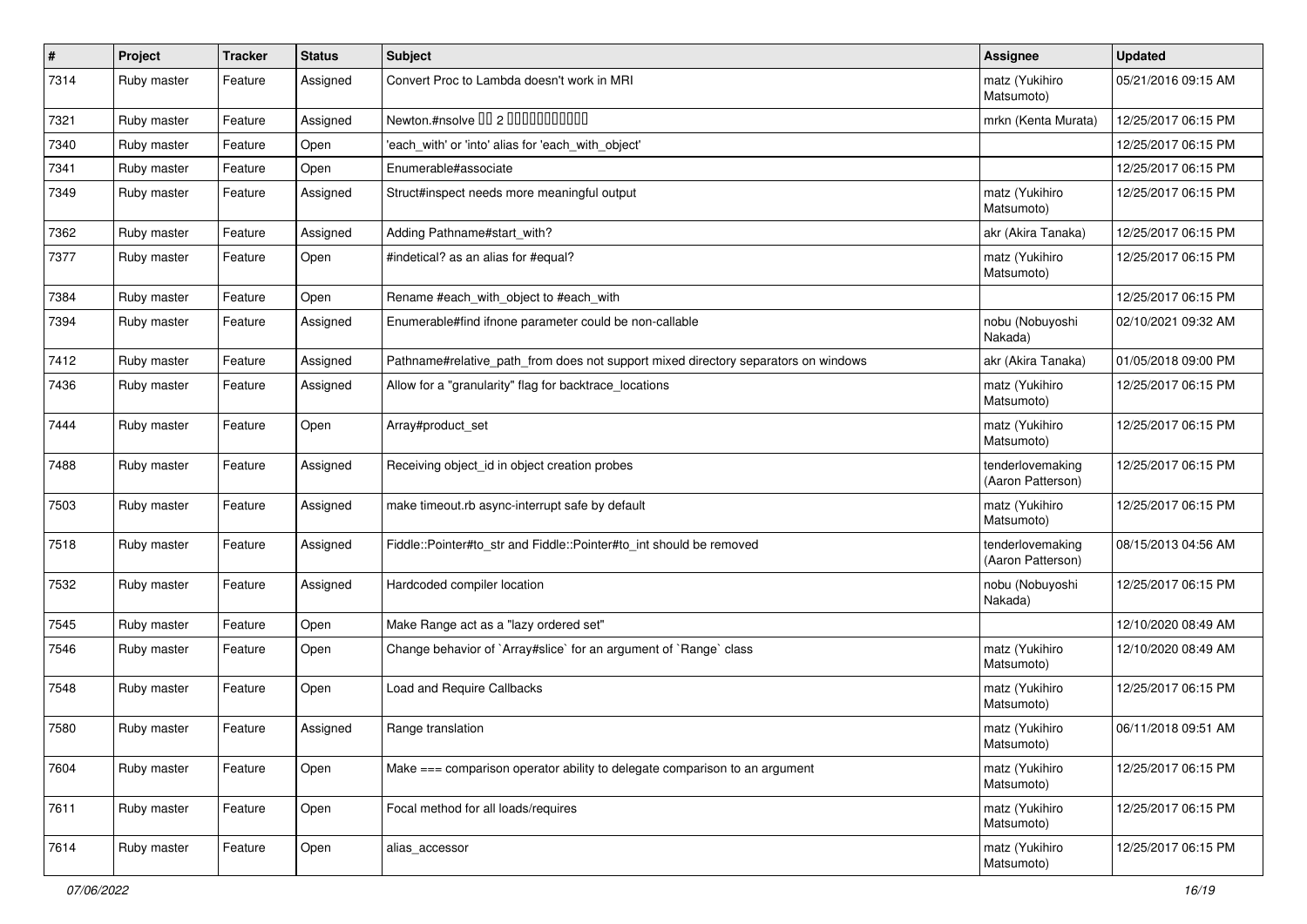| $\pmb{\#}$ | Project     | <b>Tracker</b> | <b>Status</b> | Subject                                                                                         | <b>Assignee</b>                       | <b>Updated</b>      |
|------------|-------------|----------------|---------------|-------------------------------------------------------------------------------------------------|---------------------------------------|---------------------|
| 7644       | Ruby master | Feature        | Assigned      | In refinements, change "using" keyword to a less generic word.                                  | matz (Yukihiro<br>Matsumoto)          | 12/10/2020 08:49 AM |
| 7654       | Ruby master | Feature        | Open          | Add optional code block to IO::readlines                                                        | matz (Yukihiro<br>Matsumoto)          | 12/25/2017 06:15 PM |
| 7657       | Ruby master | Feature        | Open          | Array#& doesn't accept Enumerables                                                              | matz (Yukihiro<br>Matsumoto)          | 12/25/2017 06:15 PM |
| 7702       | Ruby master | Feature        | Open          | Remove Proc#binding                                                                             | matz (Yukihiro<br>Matsumoto)          | 07/15/2019 07:39 PM |
| 7704       | Ruby master | Feature        | Open          | Add a list of enabled (experimental) language features.                                         | matz (Yukihiro<br>Matsumoto)          | 12/25/2017 06:15 PM |
| 7708       | Ruby master | Feature        | Open          | support for patches list                                                                        |                                       | 12/25/2017 06:15 PM |
| 7739       | Ruby master | Feature        | Assigned      | Define Hash#  as Hash#reverse_merge in Rails                                                    | matz (Yukihiro<br>Matsumoto)          | 12/25/2017 06:15 PM |
| 7745       | Ruby master | Feature        | Open          | lib/observer.rb: Observers are compared by identity                                             | nobu (Nobuyoshi<br>Nakada)            | 12/25/2017 06:15 PM |
| 7747       | Ruby master | Feature        | Open          | Expanded API for Binding semantics                                                              |                                       | 12/23/2021 11:43 PM |
| 7748       | Ruby master | Feature        | Open          | Contextual send                                                                                 | matz (Yukihiro<br>Matsumoto)          | 12/10/2020 08:53 AM |
| 7788       | Ruby master | Feature        | Open          | YAML Tag Schema Support                                                                         | tenderlovemaking<br>(Aaron Patterson) | 12/25/2017 06:15 PM |
| 7795       | Ruby master | Feature        | Open          | Symbol.defined? and/or to_existing_symbol                                                       | matz (Yukihiro<br>Matsumoto)          | 12/25/2017 06:15 PM |
| 7845       | Ruby master | Feature        | Open          | Strip doesn't handle unicode space characters in ruby 1.9.2 & 1.9.3 (does in 1.9.1)             |                                       | 12/23/2021 11:43 PM |
| 7848       | Ruby master | Feature        | Open          | Restore default state for core ruby objects                                                     | matz (Yukihiro<br>Matsumoto)          | 12/25/2017 06:15 PM |
| 7876       | Ruby master | Feature        | Open          | Add method for accessing Class from within Singleton Class                                      | matz (Yukihiro<br>Matsumoto)          | 12/25/2017 06:15 PM |
| 7883       | Ruby master | Feature        | Open          | Add Regex#to_proc                                                                               | matz (Yukihiro<br>Matsumoto)          | 12/25/2017 06:15 PM |
| 7895       | Ruby master | Feature        | Open          | Exception#backtrace_locations to go with Thread#backtrace_locations and Kernel#caller_locations |                                       | 12/23/2021 11:43 PM |
| 7914       | Ruby master | Feature        | Open          | Case for local class methods                                                                    | matz (Yukihiro<br>Matsumoto)          | 12/25/2017 06:15 PM |
| 7981       | Ruby master | Feature        | Open          | ruby does not respect --                                                                        |                                       | 02/28/2013 02:49 PM |
| 8016       | Ruby master | Feature        | Assigned      | Alias FILE and LINE as methods                                                                  | matz (Yukihiro<br>Matsumoto)          | 12/25/2017 06:15 PM |
| 8042       | Ruby master | Feature        | Assigned      | Add Addrinfo#socket to create a socket that is not connected or bound                           | matz (Yukihiro<br>Matsumoto)          | 12/25/2017 06:15 PM |
| 8046       | Ruby master | Feature        | Open          | allow Object#extend to take a block                                                             |                                       | 12/25/2017 06:15 PM |
| 8047       | Ruby master | Feature        | Assigned      | IPAddr makes host address with netmask                                                          | knu (Akinori MUSHA)                   | 01/05/2018 09:00 PM |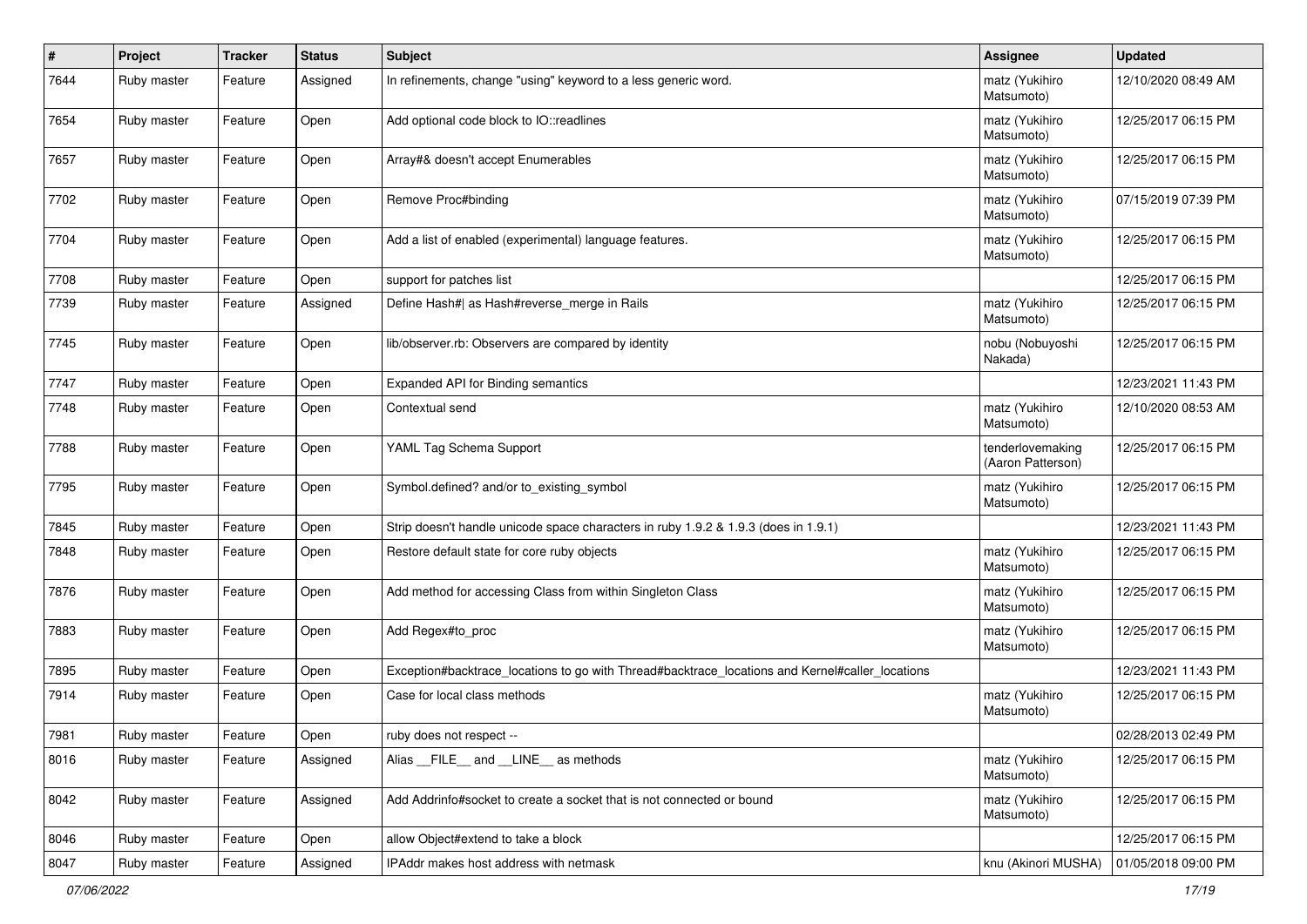| $\vert$ # | Project     | <b>Tracker</b> | <b>Status</b> | <b>Subject</b>                                                                       | <b>Assignee</b>                        | <b>Updated</b>      |
|-----------|-------------|----------------|---------------|--------------------------------------------------------------------------------------|----------------------------------------|---------------------|
| 8061      | Ruby master | Feature        | Open          | 000000000000000                                                                      | matz (Yukihiro<br>Matsumoto)           | 12/25/2017 06:15 PM |
| 8083      | Ruby master | Feature        | Assigned      | Exit status is limited to one-byte values which is invalid for Windows               | cruby-windows                          | 03/14/2013 08:26 PM |
| 8088      | Ruby master | Feature        | Open          | Method#parameters (and friends) should provide useful information about core methods |                                        | 12/23/2021 11:43 PM |
| 8126      | Ruby master | Feature        | Assigned      | OpenSSL::SSL::SSLSocket does not define #recv and #send messages                     | rhenium (Kazuki<br>Yamaguchi)          | 08/08/2019 11:05 PM |
| 8164      | Ruby master | Feature        | Assigned      | Public/Private                                                                       | matz (Yukihiro<br>Matsumoto)           | 12/10/2020 08:50 AM |
| 8184      | Ruby master | Feature        | Open          | Avoid the creation of meaningless ranges (nil, false, true)                          |                                        | 03/29/2013 11:16 PM |
| 8206      | Ruby master | Feature        | Open          | Should Ruby core implement String#blank?                                             |                                        | 04/28/2016 02:05 PM |
| 8223      | Ruby master | Feature        | Open          | Make Matrix more omnivorous.                                                         | marcandre<br>(Marc-Andre<br>Lafortune) | 04/09/2013 03:42 AM |
| 8229      | Ruby master | Feature        | Open          | extend Hash.include?                                                                 | matz (Yukihiro<br>Matsumoto)           | 12/10/2020 08:53 AM |
| 8232      | Ruby master | Feature        | Open          | Rudiments of abstract algebra in Ruby                                                | matz (Yukihiro<br>Matsumoto)           | 04/09/2013 01:47 AM |
| 8259      | Ruby master | Feature        | Open          | Atomic attributes accessors                                                          |                                        | 12/23/2021 11:43 PM |
| 8263      | Ruby master | Feature        | Assigned      | Support discovering yield state of individual Fibers                                 | ko1 (Koichi Sasada)                    | 12/23/2021 11:40 PM |
| 8270      | Ruby master | Feature        | Open          | Ruby should build without thread support (aka minix)                                 | nobu (Nobuyoshi<br>Nakada)             | 12/10/2020 08:53 AM |
| 8271      | Ruby master | Feature        | Assigned      | Proposal for moving to a more visible, formal process for feature requests           | matz (Yukihiro<br>Matsumoto)           | 12/23/2021 11:40 PM |
| 8272      | Ruby master | Feature        | Open          | Transfer feature tracking to CommonRuby                                              |                                        | 12/23/2021 11:40 PM |
| 8275      | Ruby master | Feature        | Open          | Add Module#public_const_get                                                          |                                        | 12/23/2021 11:43 PM |
| 8291      | Ruby master | Feature        | Open          | Allow retrieving the root Fiber of a Thread                                          |                                        | 12/23/2021 11:43 PM |
| 8295      | Ruby master | Feature        | Assigned      | Float I Rational 0000000000000 BigDecimal 0000000                                    | mrkn (Kenta Murata)                    | 12/25/2017 06:15 PM |
| 8321      | Ruby master | Feature        | Open          | Ripper: I would like coordinates for keywords                                        |                                        | 05/10/2013 07:01 PM |
| 8366      | Ruby master | Feature        | Open          | Exception.message take time to execute depending on the instance variables           |                                        | 09/22/2014 06:41 AM |
| 8404      | Ruby master | Feature        | Open          | virtual, hooked or read only global variabels for ruby only code too                 |                                        | 05/14/2013 09:19 PM |
| 8437      | Ruby master | Feature        | Open          | custom operators, unicode                                                            |                                        | 08/30/2015 03:05 AM |
| 8449      | Ruby master | Feature        | Open          | Array#ary plus always returns an array                                               | nobu (Nobuyoshi<br>Nakada)             | 06/02/2013 04:23 PM |
| 8452      | Ruby master | Feature        | Open          | Kernel#otherwise to rewrite code like (obj    default obj).do smth                   |                                        | 05/26/2013 08:41 PM |
| 8460      | Ruby master | Feature        | Assigned      | PATCH: optparse: add keep_unknown option                                             | nobu (Nobuyoshi<br>Nakada)             | 05/27/2021 10:07 PM |